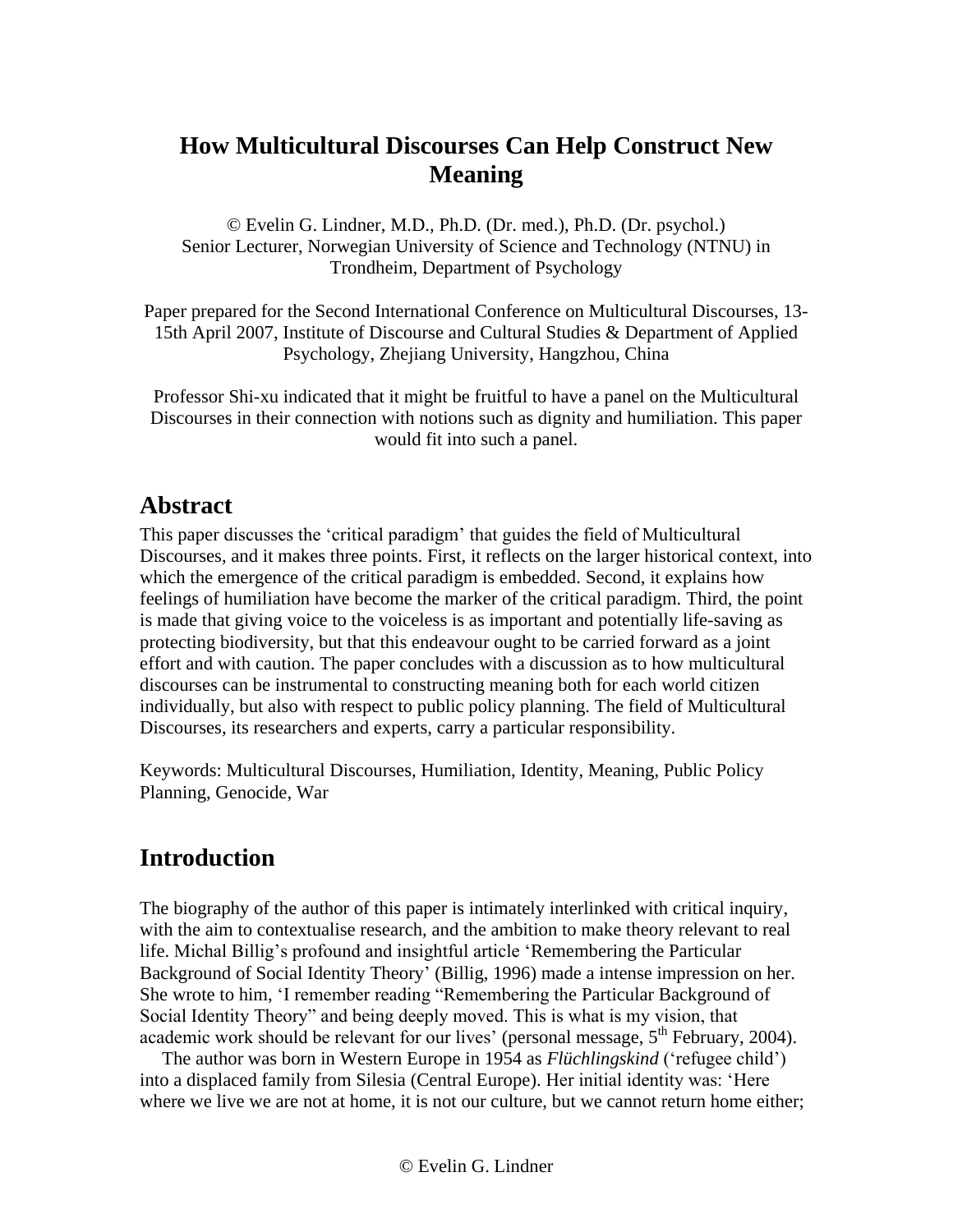the place where we come from is no longer available to us and, since Silesians are now scattered, Silesian culture will die with our parents; we belong nowhere; we live in a limbo, we are no full human beings.'

In other words, the author's early identity represented a kind of 'minus-identity,' or 'no-voice and no-culture identity.' She did not fit into mainstream definitions of a 'full' human being. Her parents were mourning the loss of their *Heimat* ('homeland'), their culture was fading away, and the author asked, 'Where is my home and my culture?' She was born into a question mark. The question mark was the only realm that she could call 'my culture.'

Still today, her voice is the voice of the question mark, unsettling conventionality, yet, no longer *in despair*, but *in the service of building a functional global society*. This is, one might say, one of the fruitful outcomes of her painful biography, fruitful, hopefully, for the world *outside*, since she now dedicates her life to contributing to 'never again.' The other fruitful outcome concerns her own *inner life*, namely that she succeeded in transforming her identity from a painful *not belonging to any locality* to a deep meaningful and fulfilling *global belonging*. Interestingly, *multicultural discourses* were the path toward this two-fold construction of inner and outer meaning, or, more precisely, the author immersed herself into a wide variety of global voices and became a global citizen (as much as is practically possible in today's world).

If the author's experiences were an exception, they would be irrelevant for others, and would not merit serving as an example for this paper. However, in times of globalisation and global turmoil, a growing number of people are being touched by similar experiences, and they might be interested to ponder the solutions and insights that the author discovered. Indeed, undoubtedly, we 'will have to deal with shifting identities and cross-cultural networks rather than with autonomous individuals located in stable and homogeneous national cultures' (Kramsch, 2001, p. 205).

The author's experience resembles that of displaced people and refugees around the world, of those who feel stripped of the right to have a voice. During recent years, the author's experience also joins in with the increasing number of 'global people' (Rosabeth Kanter, 2004). Among others, the author's background gives her a victim's insight into the pain and suffering that emanates from genocides, war, displacement, and the struggle for belonging. The author has a deep understanding, for example, for many Jews, who, over centuries, felt at home in their dreams of Jerusalem without ever having been there, and she equally deeply empathises with the plight of Palestinians who feel that Haifa, for example, is their home, even though they were born in a distant refugee camp.

The author could have stopped at this point and done no more than using multicultural discourses for commiseration. However, the fact that humankind faces increasingly urgent global problems calls for a re-examination of old concepts of identity and old conceptualisations of knowledge and reality. In order to face global challenges, multicultural discourses are more than a vehicle for global commiseration, and also more than an interesting phenomenon for research: promoting multicultural discourses in practice may prove to be the only path to arriving at solutions for those global problems. This is the message that the author of this paper wishes to send from this conference to public policy planners both locally and globally, and, equally, to the field of Multicultural Discourses. This paper is thus inscribed into the author's effort to dedicate her work to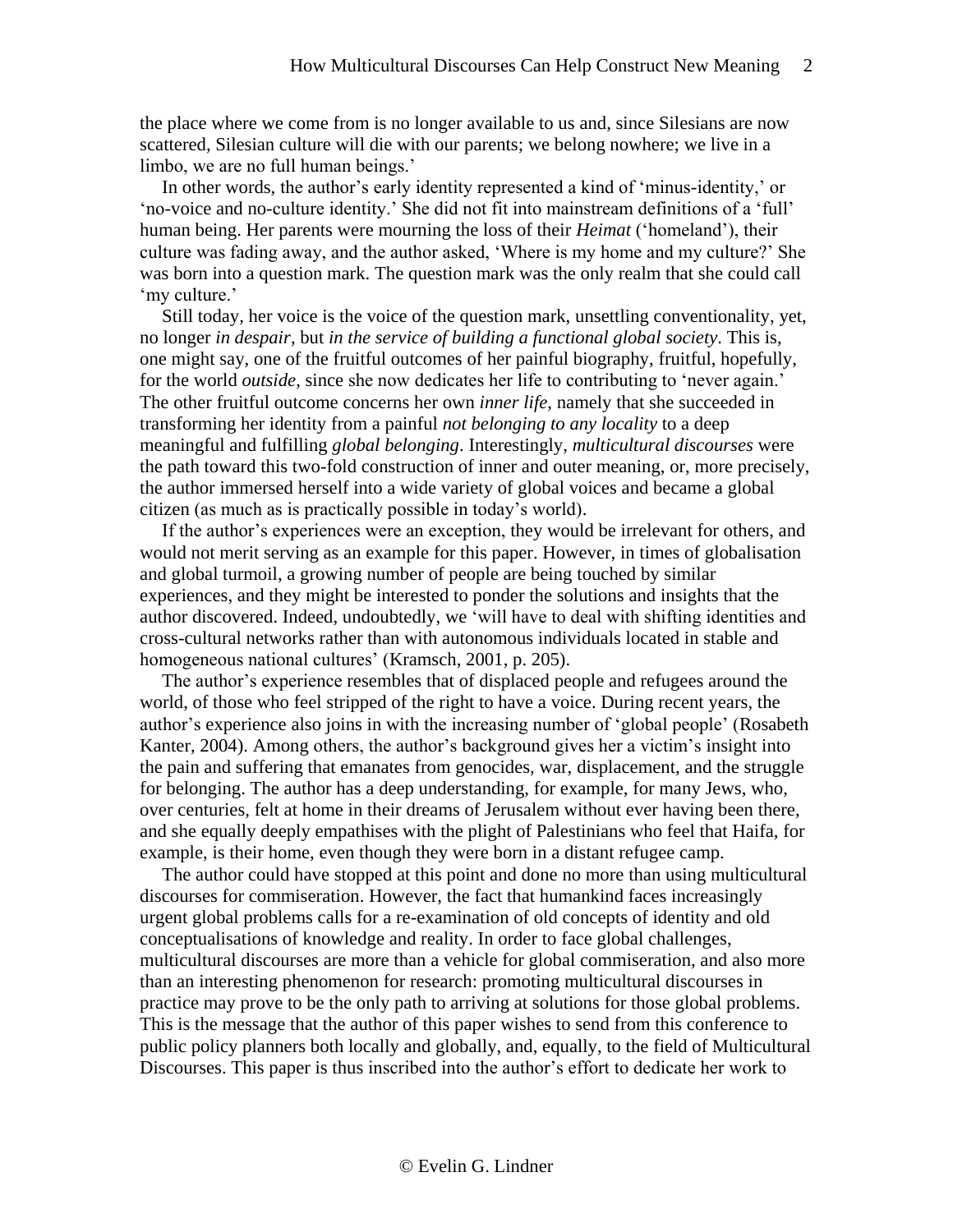'never again' – never again a century of war and genocide like the twentieth century, but a constructive future for humankind.

At the heart of the author's work, and the work carried out by the Human Dignity and Humiliation Studies network that she has founded, lies the 'critical paradigm' that also drives the field of multicultural discourses. Shi-xu, Professor at Zhejiang University, China, Editor-in-Chief of the *Journal of Multicultural Discourses*, writes:

It is fair to say that existing journals on discourse, and on language and communication more generally, are largely oriented to the Western intellectual world. The philosophies, theories, methods, issues and data that they treat and the authors that they give voice to tend to be Western in origin and/or in orientation. Consequently, the voices and concerns of the non-Western world are repressed or ignored. In this sense, the scholarly discourses remain largely univocal or, one might argue, a-cultural, though often under the guise of universality (Shi-xu, 2006, http://www.racesci.org/happenings/journal\_multicultural.htm).

The *Journal of Multicultural Discourses* hence follows the spirit of the journal *Discourse & Society*, which was founded with the aim to engage in the analysis of social inequality, opposing existing paradigms, and developing a 'critical paradigm' (Van Dijk, 1990, p. 10). Since 1990, a solid body of work has been collected in this critical paradigm, so much so that Michael Billig warns that is important to be on guard that the critical is not getting lost in the conventional. In his editorial 'Towards a Critique of the Critical,' Billig writes,

However, the success of a critical journal is not merely a matter of understandable satisfaction. There should also be a sense of doubt, even disquiet. Perhaps academic success comes at a cost for the critical analyst: success might bring a conventionality that inevitably blunts the rougher critical, not to say creative, edges (Billig, 2000, p. 291).

Not only discourse studies are steeped in an effort to address inequalities and give voice to the voiceless. Indigenous psychology is another recently emerging field that aims at a similar goal. *Indigenous and Cultural Psychology: Understanding People in Context* is the most recent publication (Kim, Yang, and Hwang, 2006). Uichol Kim explains that ten characteristics identify indigenous psychology, among them 'it advocates the integration of 'insiders,' 'outsiders' and multiple perspectives to obtain comprehensive and integrated understanding,' and 'tenth, two starting points of research in indigenous psychology can be identified: indigenization from without and indigenization from within (Uichol Kim, in a personal message to the author,  $30<sup>th</sup>$  April 2006).

In this paper, the author makes three points. The first point is that critical endevours – exposing inequalities, including inequalities between the West and non-West – are inscribed into a larger historical context. This context is the first continous revolution that humankind ever engaged in, usually called the human rights revolution, or, more precisely, the un-ranking of dignity. The author of this chapter has coined the term *egalisation* for this process.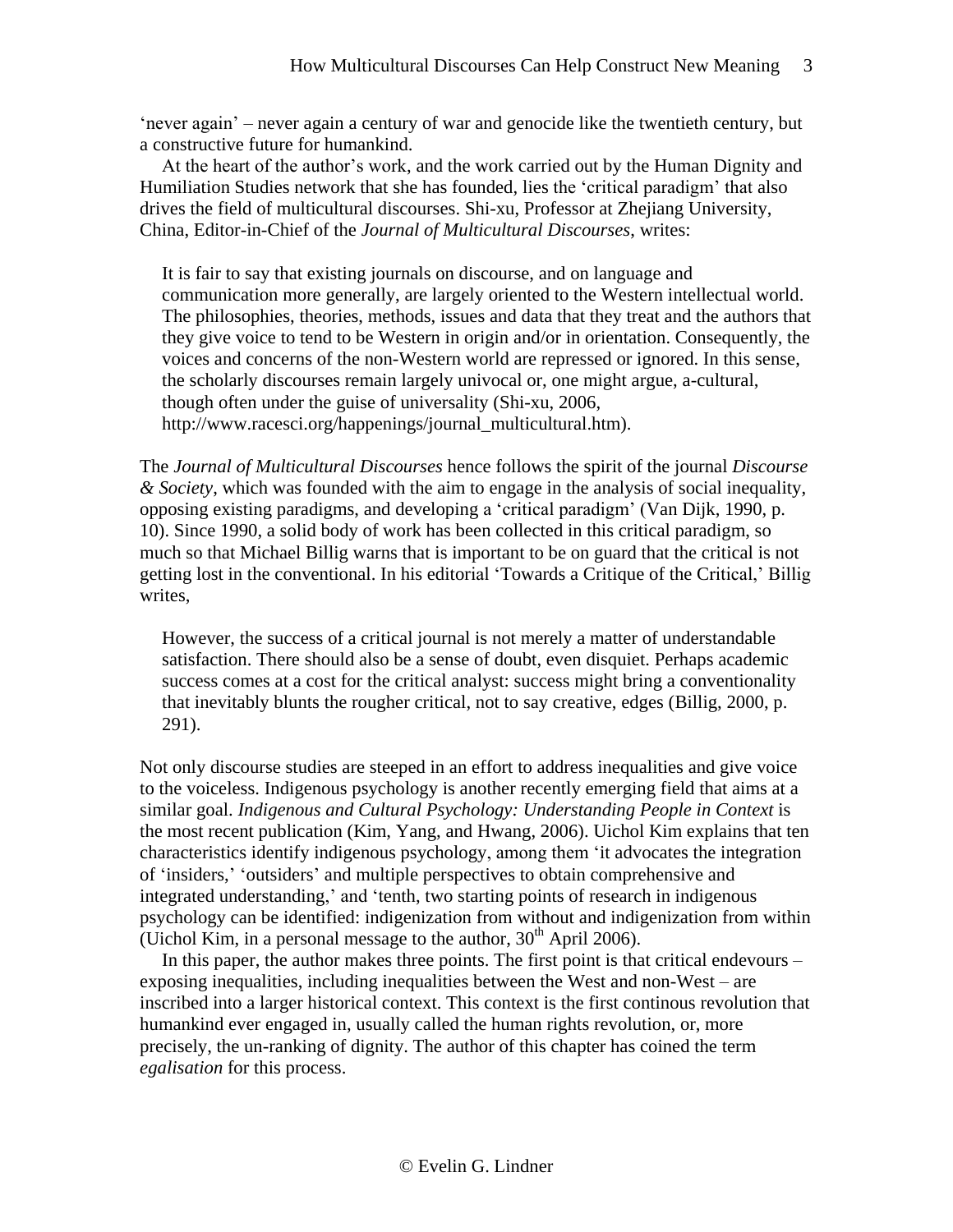The second point of this chapter addresses specifically the role of humiliation. Feelings of humiliation have become the emotional marker of the critical paradigm, feelings of humiliation when people are rendered voiceless, marginalised, and deprived of their right to enjoy equal space and equal dignity as everybody else. The author calls feelings of humiliation the 'fuel' of the human rights movement.

However, feelings of humiliation have an ominous force. The extremist Hutus, who perpetrated genocide on the Tutsis, whom they regarded as their former and potential future humiliators, were traditionally the downtrodden and voiceless. And when they raised their voice, this voice promoted genocide. The author's research of the phenomenon of humiliation in the context of war and genocides, among others the Rwandan genocide in 1994 (Lindner, 2000), made her wary of giving voice to advocates of mayhem, independently of whether this voice comes from the West or from the non-West.

Nelson Mandela could have unleashed genocide on the white humiliators in South Africa – he did not. This text wishes to advocate the path of Mandela (whose achievements are untouched by any possible criticism to his person) by drawing attention to the fact that humiliating people, even humiliating humiliators, is not in the spirit of respecting everybody as equal in dignity, nor is it in the spirit of any truly critical approach. Mandela showed that social chance can be attained with dignified firmness. He walked out of prison after 27 years, and some of his former prison guards had become his personal friends.

Humiliating people always creates rifts, rifts that undermine cooperation. In the face of the need for global cooperation for humankind to solve pressing global problems, an inclusive approach is essential. This entails that feelings of humiliation have to be guided with care in order to not turn the cricital paradigm into a destructive paradigm.

Third, in line with the second point, this article urges that the critical paradigm ought to be embraced not only by the voiceless, but also by the dominant voices, for example, 'the West,' because giving space to all voices available in the world might turn out to be as life-saving as protecting biodiversity. Protecting biodiversity is potentially life-saving in many ways, for example, because new medicines might be hidden in rain forests that would be cut down only at the peril of all humankind. It is not exaggerated to posit that the diversity of the world's voices is as significant for the survival of all, of West and non-West alike. Thus, critical endevours ought not to descend into a misunderstood confrontation – 'evil' West against 'good' non-West – but ought to be part of a joint effort of critique, including self-critique on all sides. This caveat resonates with Shi-xu's call that innovative positions in-between Eastern and Western cultures that are relevant to current global realities need to be developed (Shi-xu, 2004).

This text therefore wishes to critique any equation of West='good/bad' or non-West='good/bad.' In former times, Western colonisers had an odious history of equating themselves with 'good,' while disparaging the 'non-West' as 'bad,' and, unfortunately, this judgement must have been rather successful in colonising the minds of many of the voiceless, otherwise we would not witness such a widespread global imitation of Western style still today – after all, cities and their citizens' attire around the world look alike, namely Western. But it would be misguided to merely turn this calibration around and use its reverse, stamping 'West' as all 'bad,' and 'non-West' as all 'good.' Exchanging arrogant Western colonisers with arrogant non-Western colonisers would not be worth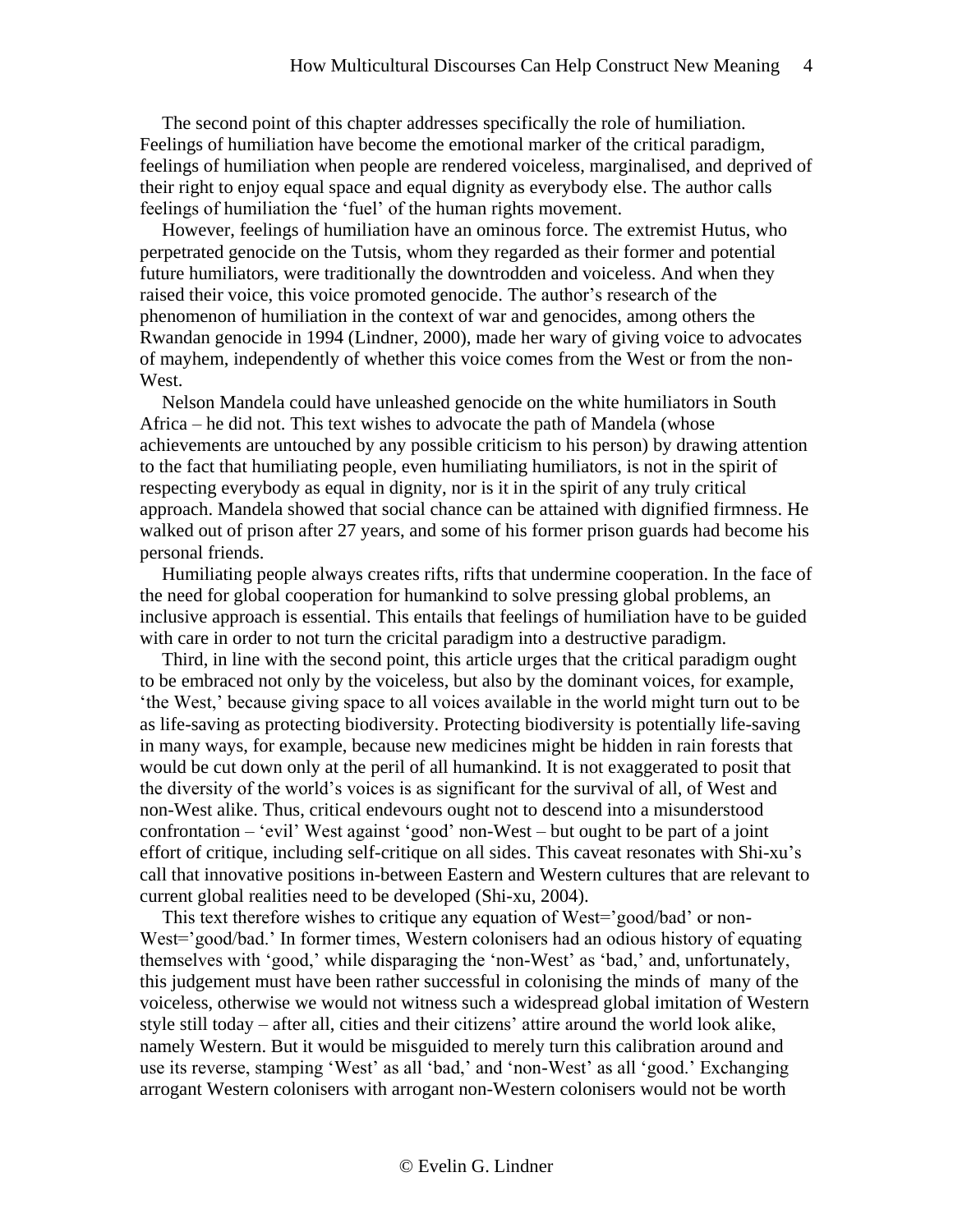the effort. And what would be overlooked by merely switching the old bias, would be that, indeed, some contributions from the West are 'bad,' but not all, and likewise, not all non-Western voices are 'good.'

This paper calls for a joint effort in identifying useful voices, useful for a sustainable future for humankind, and showing due scepticism to less useful voices. The practice of South African witchcraft murders, for example, is perhaps as detrimental to a constructive future for humankind as was the European inquisition and its practice of burning 'witches,' while the African *Ubuntu* philosophy could be regarded to be as helpful as Western humanism.

In other words, giving voice to the voiceless is extremely important, it is potentially life-saving for humankind; however it is also a process that requires careful attention, and cautious differentiation.

This paper is written with the sense of urgency that Michio Kaku, renowned physicist, expresses in the concluding paragraph of his book *Parallel Worlds*:

The generation now alive is perhaps the most important generation of humans ever to walk the Earth. Unlike previous generations, we hold in our hands the future destiny of our species, whether we soar into fulfilling our promise as a type I civilization [meaning a civilization that succeeds in building a socially and ecologically sustainable world] or fall into the abyss of chaos, pollution, and war. Decisions made by us will reverberate throughout this century. How we resolve global wars, proliferating nuclear weapons, and sectarian and ethnic strife will either lay or destroy the foundations of a type I civilization. Perhaps the purpose and meaning of the current generation are to make sure that the transition to a type I civilization is a smooth one. The choice is ours. This is the legacy of the generation now alive. This is our destiny (Kaku, 2005, p. 361).

This paper is organised in five parts, whereof part two, three, and four address the three points outlined above. The first part of this paper is an introductory section that illustrates the critical paradigm by giving space to four voices, to Lu Xun and Shi-xu from China, to Michel Serres from France, and at last to the author herself. The second part reflects on the larger historical context, into which the emergence of the critical paradigm is embedded. The third part makes the link to humiliation, and how feelings of humiliation have become the marker of the critical paradigm. The fourth part argues that giving voice to the voiceless is as important as protecting biodiversity and that it ought to be carried forward as a joint effort by all players; however, it also warns that caution is necessary. Fifth, it is discussed how multicultural discourses can be instrumental to constructing meaning not only for a person individually, but also with respect to public policy planning at all levels, at global, international, national, as well as community levels. The paper concludes by calling upon the field of Multicultural Discourses and its researchers and experts to heed their particular responsibility.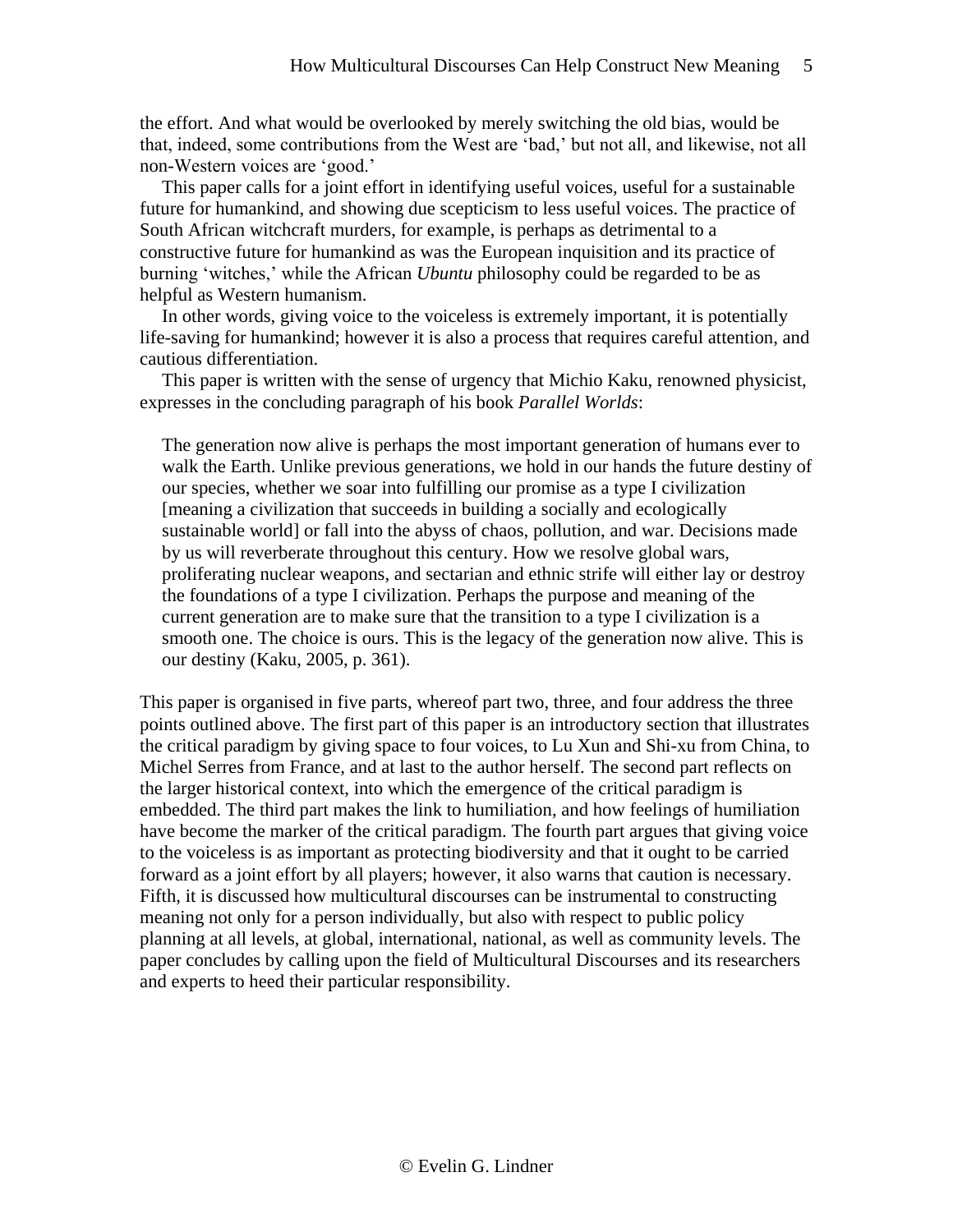## **Giving voice to the voiceless**

The Conference on Multicultural Discourses, for which this paper has been written, is informed by the critical paradigm. The critical paradigm began with dissatisfaction. It was the dissatisfaction with the de-contextualised approach in mainstream psychology. Shi-xu insightfully explains, in his paper 'The Discourse of Mind' (Shi-xu, 1998), how Discursive Psychology emerged and was informed by anthropology, ethnomethodology, conversation analysis, and pragmatics, as well as allied with Cultural Psychology (see, for example, Billig, 1987; Potter and Wetherell, 1987; Antaki, 1988, Antaki, 1994; Edwards and Potter, 1992; Parker, 1989, Parker, 1992; Harré and Gillett, 1994; Shotter, 1993). Shi-xu explains how this new social constructionist approach differentiated into two orientations, both with a new sensitivity to context, and a re-orientation in analysis. The first orientation no longer prioritised the mental world, but regarded mind-in-discursiveaction as unit of study. The other orientation regarded mind as symbolic discourse, with discursive structures and processes derived from social discourse at its core.

As soon as one engages in contextualising research, power structures are being exposed, power structures that disguise themselves in claims to the de-contextualised universality of their take on reality. Philosopher and sociologist Jürgen Habermas breaks down the concept of 'knowledge constituting interests' into the technical, practical, and emancipatorial interests of knowledge (Habermas, 1987). In other words, contextualising research serves the emancipatorial interest of knowledge by liberating knowledge from being colonised by power dynamics (Habermas speaks of the *colonisation of the lifeworld*).

Unsurprisingly, therefore, the critical paradigm has the emancipatorial effect of giving space to the voices of the powerless. This does not only unsettle established power structures but, following Habermas' analysis, is the only way to gain validity for knowledge itself, and its usefulness for practice.

Please let us give space to a number of voices in the following four sections, voices which show that the inclusion of multiple voices is a desirable endeavour for all, the powerful and powerless alike.

#### *Lu Xun (1881-1936)*

Lu Xun (Lu Hsun; real name Zhou Shuren) is being considered the founder of Modern Chinese literature. He was a writer and intellectual, author of short stories, poems, essays, and literary criticism. (The author of this chapter is thankful to Shi-xu for showing her where Lu Xun lived and worked in Shanghai.) Born in 1881 (he died in 1936), into an educated but impoverished Chinese family, Lu Xun was concerned with China's liberation from foreign imperialism, with the abandoning of oppressive and superstitious traditions, with issues of social and economic justice, the plight of the poor and the peasants, as well as with the problems of war, violence and the exploitation of others. *Call To Arms (Na-Han*) (1922) was his first collection of stories (Lu Xun, 1981), which includes his most celebrated stories such as 'Diary of a Madman' (1918) and 'The True Story of Ah Q,' where he depicts an ignorant farm labourer, who goes through a series of humiliations and finally is executed during the chaos of the revolution of 1911.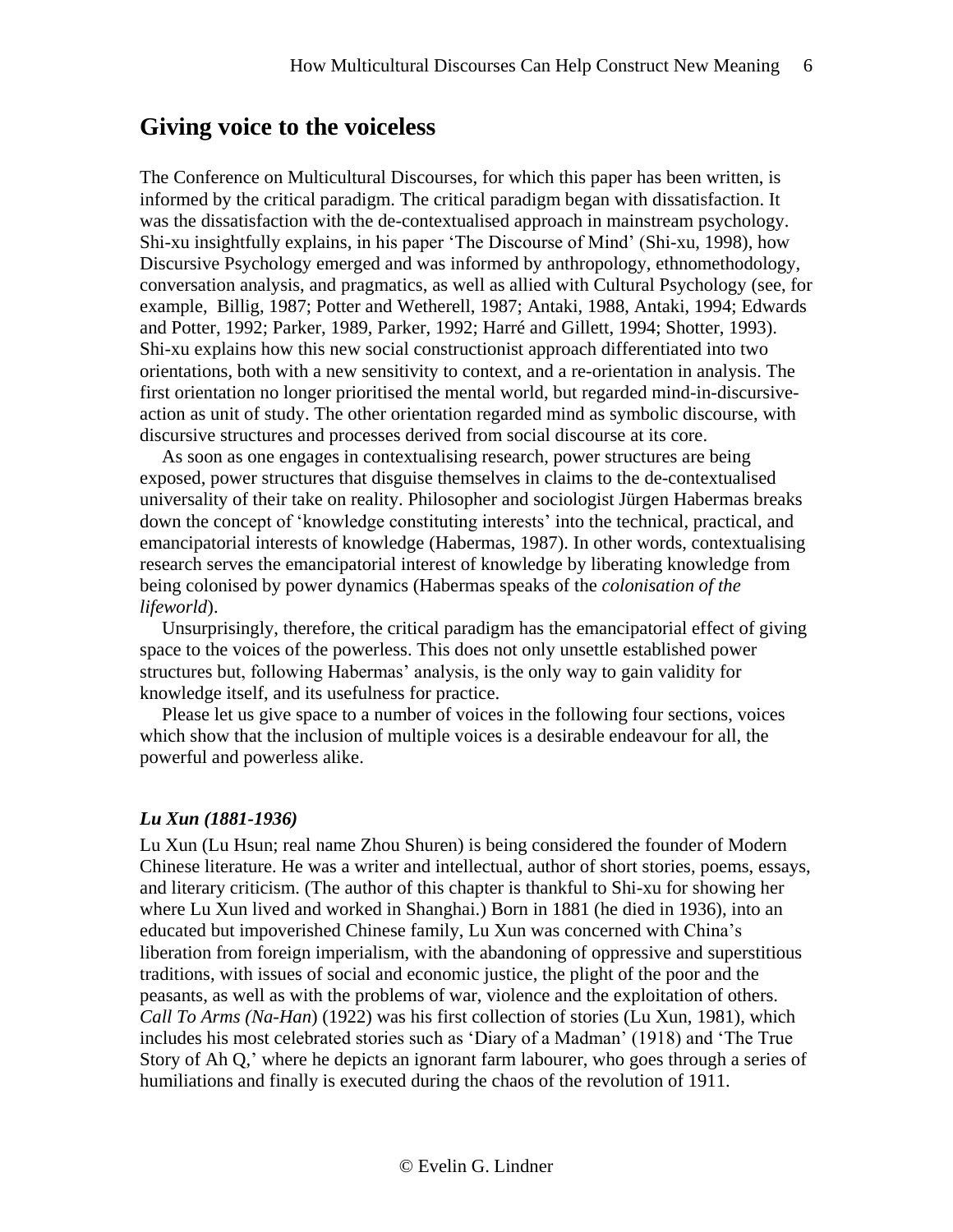#### *Shi-xu*

Shi-xu follows in Lu Xun's footsteps, and has an emancipatorial agenda (Habermas). Lu Xun exposed the humiliation of feudalism, while Shi-xu exposes the humiliation emanating from the falsity of claims to universalism in Western scholarship. Shi-xu is a Professor and Director of the Institute of Discourse and Cultural Studies, Zhejiang University, in Hangzhou, China, Editor-in-Chief of the *Journal of Multicultural Discourses*, and organiser of the conference for which this paper is being written. He develops a *Social Constructionist Linguistics (SCL)* account of mind – cognition, emotion, self and consciousness (Shi-xu, 1998). He empirically de-constructs modern western linguistics in a social constructionist fashion and argues that 'our thinking and feeling are discursive in nature because they are culturally constructed through, presumed in, mediated by, modelled upon, and born out of, discourse' (Shi-xu, 1998, abstract).

In his more recent book *A Cultural Approach to Discourse* (Shi-xu, 2004), Shi-xu insightfully critiques that discourse studies maintain a universalist claim whilst merely adhering to Western intellectual models, with its whiteness and cultural singularity. He advocates an innovative position in-between Eastern and Western cultures relevant to current global realities.

His latest, co-edited, book, *Read the Cultural Other*, contains studies on non-Western discourse (Shi-xu, Klienpointer, and Servaes (Eds.), 2005). This book uses the specific ways of speaking of China and Hong Kong as a way to lifting non-Western, non-White, and Third-World discourses out from being relegated to *outside* of mainstream. This book illuminates to what extent discourse, both day-to-day discourse, but also academic discourse, is of cultural nature, and that a culturally pluralist vision is needed. This book calls for a radical cultural change in international scholarship on language, communication and discourse.

#### *Michael Serres*

Shi-xu calls for developing a new innovative position in-between Eastern and Western cultures. This resonates with Michel Serres' call for a 'third place.' Michel Serres, born 1930, is one of the most provocative current French philosophers. He is very little known in the English-speaking world, although he is one of the best-known contemporary French philosophers. He makes the point that modern philosophy was a philosophy of 'unveiling,' of 'unmasking' illusions, of 'exposing' hypocrisy, of winning over opponents, often accompanied by an accusatory, prosecutor-like attitude. For Serres, all this is of little merit today. He calls for *mixing* and *blending*. He suggests that it is not by eliminating and isolating that we grasp the 'real' in more fullness, it is rather by combining, by putting things into play with each other, by letting things interact.

In his book *The Troubadour of Knowledge* (Serres, 1997), Serres uses the metaphor of the 'educated third,' which, to Serres, is a 'third place' where a mixture of culture, nature, sciences, arts and humanities is being constructed. Michalinos **Zembylas** explains, 'This "educated third" will blend together our multiple heritages and will integrate the laws; he/she will be the inventor of knowledge, the eternal traveler who cares about nature and his/her fellow human beings' (Zembylas, 2002, [http://ijea.asu.edu/v3n3/\)](http://ijea.asu.edu/v3n3/).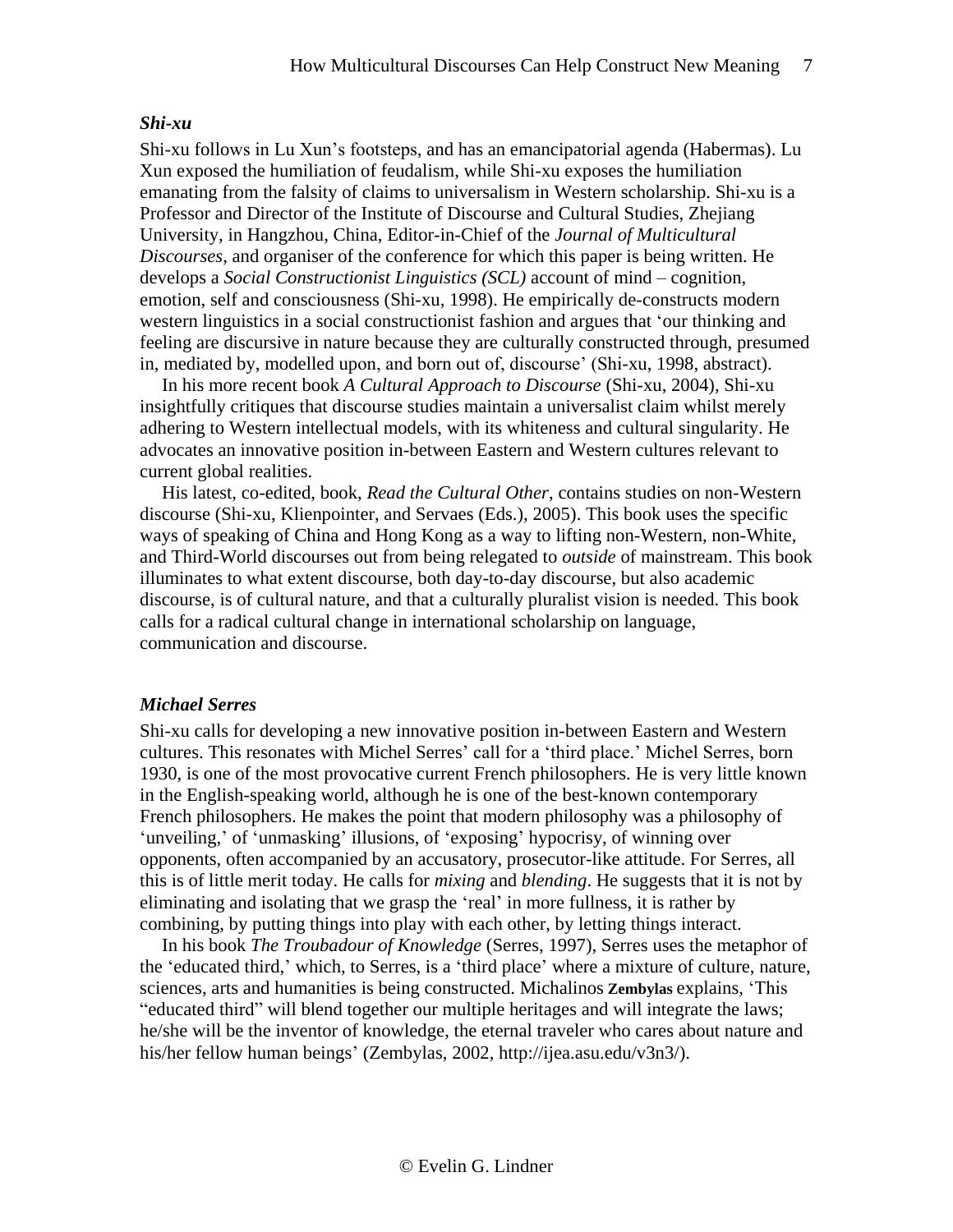#### *Evelin Lindner*

'Whereas Freud imagined repression to be an inner psychic process, it can, by contrast, be seen as an activity that is constituted within everyday language. In thisrespect, language is fundamentally both expressive and repressive' (Billig, 2006, p. 1).

As recounted at the outset of this paper, the author of this paper was born into a displaced family with a distinct identity of non-belonging, trauma, and grief. From her point of view of non-belonging, mainstream 'normality' often appeared absurd. The repressive aspects of language were amply visible, through the 'cracks' of not belonging.

During the past thirty years, the author has lived as a global citizen, in the West as well as in the Non-West (she lived, studied, and worked for seven years in Egypt, for example, or for two years in Japan, in addition to Thailand, China, Malaysia, Indonesia, Israel, Kenya, Somalia, Rwanda, Burundi, and West Africa, apart from Western countries such as New Zealand, the U.S.A., and almost all of European countries). She handles more than ten languages to various degrees. In her medical doctorate on quality of life (Lindner, 1994), she compared Egypt and Germany, and in her psychological doctorate she studied the notions of dignity and humiliation in relation to genocide and war in Africa on the background of European history (Lindner, 2000). What she learned through her global life and her studies was that there is ample common ground connecting all of humankind. We are much more similar than we think. We all wish for a sustainable future for our children. And we all yearn for recognition and validation.

When asked the question 'Where are you from?' she replies as follows:

I am from planet Earth, I am a living creature, I am a human being, like you, in short, I am me, Evelin. I define as 'my history' the history of the entire globe; Chinese history is as much 'my history' as Japanese or German or Arab or American history: my history is all humankind's history. This entails that I accept feeling shame and disgust for the destruction that all humankind ever perpetrated. And I wish to carry the responsibility for contributing constructively to building a more liveable world for future generations. I feel responsible for not repeating what Stalin did, or Hitler, or any other dictator.

In the same spirit, I feel proud of all the achievements of humankind, of all the great literature, art and wisdom that have emerged all over the globe. I feel responsible for protecting and celebrating the cultural diversity of this world, for including the voices of the voiceless – with a caveat: I wish to preserve and cherish only those aspects of diversity that are not divisive. I suggest that we let go of cultural aspects and spheres that sow violence or that can only be kept alive through violence.

This entails, for example, that I let go of my family's Silesian culture. I do not wish to instigate war. I have adopted all of planet Earth as my home, and this has healed my sense of alienation and humiliation more than I could have achieved by re-conquering Silesia by force. I believe that the concept of global citizenship is not only a way to heal my personal sense of anomie, but also a way for humankind to face its task of joint stewardship for their home planet. Jointly caring for planet Earth, by drawing on all voices, is a goal worth fighting for. It is time to develop a language that expresses humankind's shared responsibility instead of repressing it. And the field of multicultural discourses can be of significant help, namely by offering 'multi-voices' to this joint task (adapted from Lindner, 2006c, and Lindner, 2006b).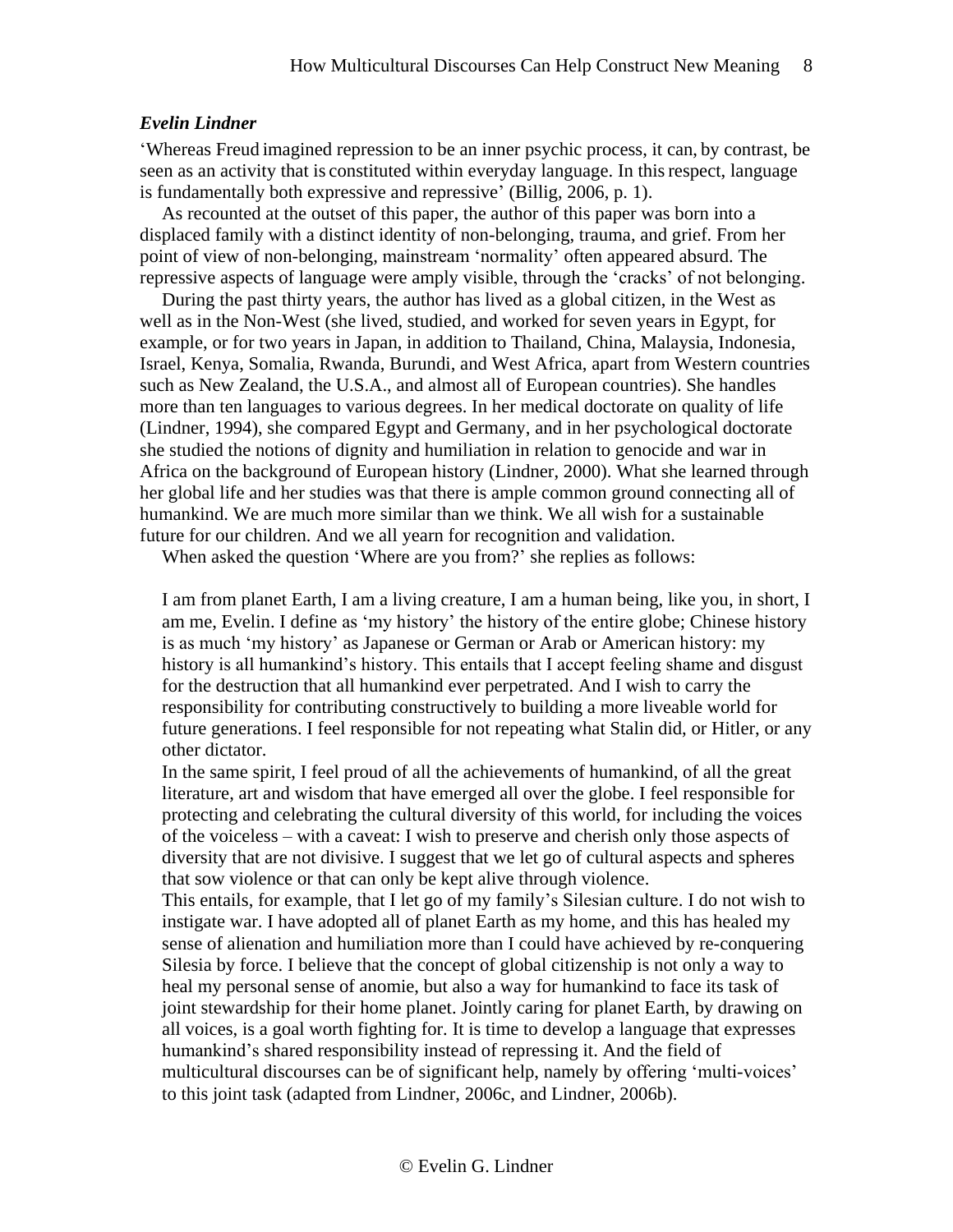To conclude this section of giving space to four voices, hopefully the attempt was successful to show to the reader how the inclusion of multiple voices is a desirable endeavour for all, the powerful and powerless alike.

## **The critical paradigm and its historical context**

The emergence of the critical paradigm is embedded into a larger historical context, namely the context of Homo sapiens' adaptations through history. For the first ninety percent of their history, Homo sapiens populated the globe as hunters and gatherers. They lived in small bands of approximately 200 individuals who enjoyed rather egalitarian societal institutions and remarkably high qualities of life (Ury, 1999). There is no proof of organised fighting among hunters and gatherers (suggesting that 'man' is perhaps not aggressive by nature, but rather by circumstance). 'The Hobbesian view of humans in a constant state of 'Warre' is simply not supported by the archaeological record' (MacArthur, 2003).

However, around 10,000 years ago, what anthropologists call *circumscription* kicked in. Circumscription means that there was no longer enough – not enough space and not enough resources. Planet Earth is small and gives the illusion of being unlimited only as long as one has not yet reached its limits. Though the problem had been building up slowly over a long period, it reached a critical moment at one very 'brief' historic moment, namely when the global climate changed dramatically 11,600 years ago. The Pleistocene's last ice age ended and the Holocene<sup>1</sup> period of relatively warm, wet, stable, CO2 rich environments began.

However, Homo sapiens had developed specific 'toolkits' over a long time and were pre-adapted. It was a sudden change transformed the planet, many scholars agree, making it possible to practice agriculture over a large fraction of its surface. 'The spread of agriculture throughout the world resulted from a single, strong, manipulation' (Richerson, Boyd, and Bettinger, 1999, p. 2).

The rise of complex agriculture also brought hierarchy. For the past 10,000 years, almost everywhere on the globe, human value and worthiness was ranked hierarchically. In agricultural societies, almost everybody adhered to the belief that some people were born as *higher* beings and others as *lower* beings. This was called the 'order of nature' or 'divine order.' 'Because of the pervasiveness of inequality, no one who lived in the early civilizations questioned the normalcy of this condition. If egalitarianism was known, it was as a feature of some of the despised, barbarian societies that existed beyond the borders of the "civilized" world' (Trigger, 1993, p. 52).

In other words, during long stretches of human history, for the past 10,000 years, inequality – the vertical ranking of human worth into higher and lesser beings – was much more than a reluctantly tolerated evil; it was hailed as the very core of civilisation. Equality was 'barbaric.' The so-called 'cradle of democracy,' to give just one example, the Greek city state of about 2,000 years ago, was adamant that women and slaves, per definition, had no voice.

 $\overline{a}$ 

 $1$  Greek holo = entire; whole, cene = recent.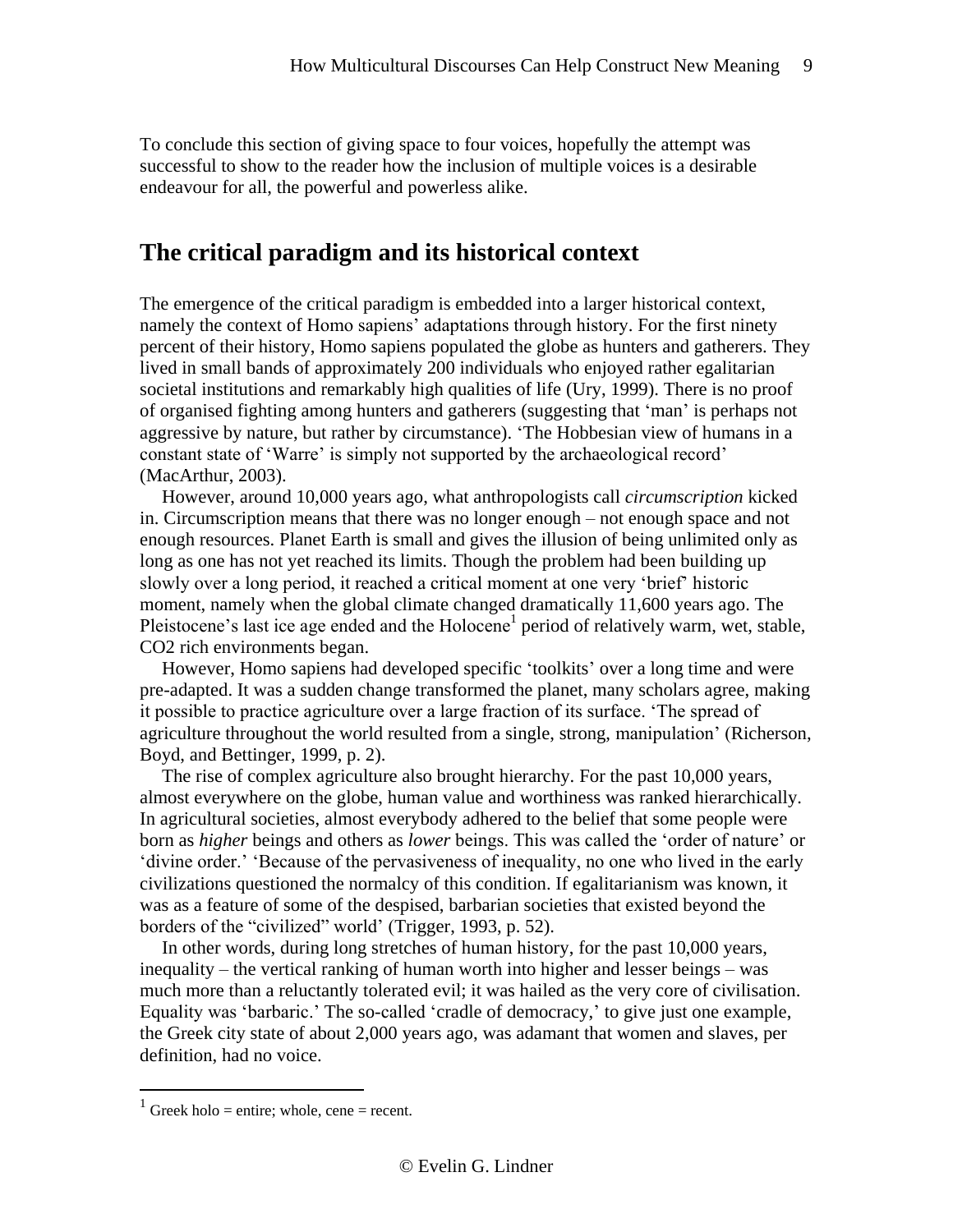The research on humiliation that the author of this article carried out, documents myriads of ways in which hierarchical systems of domination/submission have been held in place by routine humiliation throughout the past 10,000 years, and how these systems are currently breaking open (Lindner, 2000, see also Lindner, 2006c, and Lindner, 2006a). For her doctoral research in social psychology (1997-2001), for example, the author carried out 216 qualitative interviews addressing Somalia, Rwanda and Burundi and their history of genocidal killings, on the background of European history. From 1998 to 1999 the interviews took place in Africa (in Hargeisa, capital of Somaliland, in Kigali and other places in Rwanda, in Bujumbura, capital of Burundi, in Nairobi in Kenya, and in Cairo in Egypt), and from 1997 to 2001 also in Europe (in Norway, Germany, Switzerland, France, and in Belgium). Prior to this research, the author lived and worked in various parts of the world (among others, in Egypt for seven years), and since 2001, the author is including new cases, among them South East Asia, which she is studying at the current point in time.

*Slavery, bondage, serfdom, feudalism, lords, vassals, Apartheid, Coverture* – terms abound that describe the various degrees to which a person could lose the relative sovereignty a hunter-gatherer enjoyed prior to 10,000 years ago, and the different ways in which a person could be subordinated, stripped of her rights, and turned into the property of a master. Any pain or suffering that those had to endure who had their place somewhere at the bottom of the pyramid of power was deemed to be *necessary pain* or *prosocial humbling*.

The first paragraph of Article 1 of the Universal Declaration of Human Rights (UDHR), which was adopted by the United Nations General Assembly on December 10, 1948, reads: 'All human beings are born free and equal in dignity and rights. They are endowed with reason and conscience and should act towards one another in a spirit of brotherhood.' This Article does not imply that there are no differences between people. People may have different skin colours, different genders, different religious creeds, and different ethnic and cultural backgrounds. However, all human beings, solely by being human possess the same level of worth and value. Nobody is a *lesser* being, nobody is a *higher* being. Nobody is allowed to humiliate and degrade others.

In other words, after 10,000 years of ranking people, this practice is now increasingly being rejected. Even though ideas of equality and equal dignity for all human beings existed in many world philosophies and religions previously, they emerged as mainstream 'Zeitgeist' only very recently. Currently the idea of equal dignity for all human beings, qua being born as human being, increasingly permeates all world cultures. And this trend reaches even beyond human beings; more and more other living creatures are included as well. The critical paradigm is part of this larger historical process of deep change.

The author coined the term *egalisation* to signify the transition from ranking to unranking, from ranked worthiness to equal dignity for all: She claims that globalisation – at present a project of global humiliation – is only humanised by egalisation.

We might ask: Why and how could the idea of equal dignity gain mainstream influence after being relegated to the backseat for 10,000 years? Perhaps what is called globalisation is the driving force, or more precisely, the shrinking of the world, or the *ingathering* of humankind (this is the anthropological term). The technology of mobility and communication, that drives globalisation, is also a vehicle for the first continuous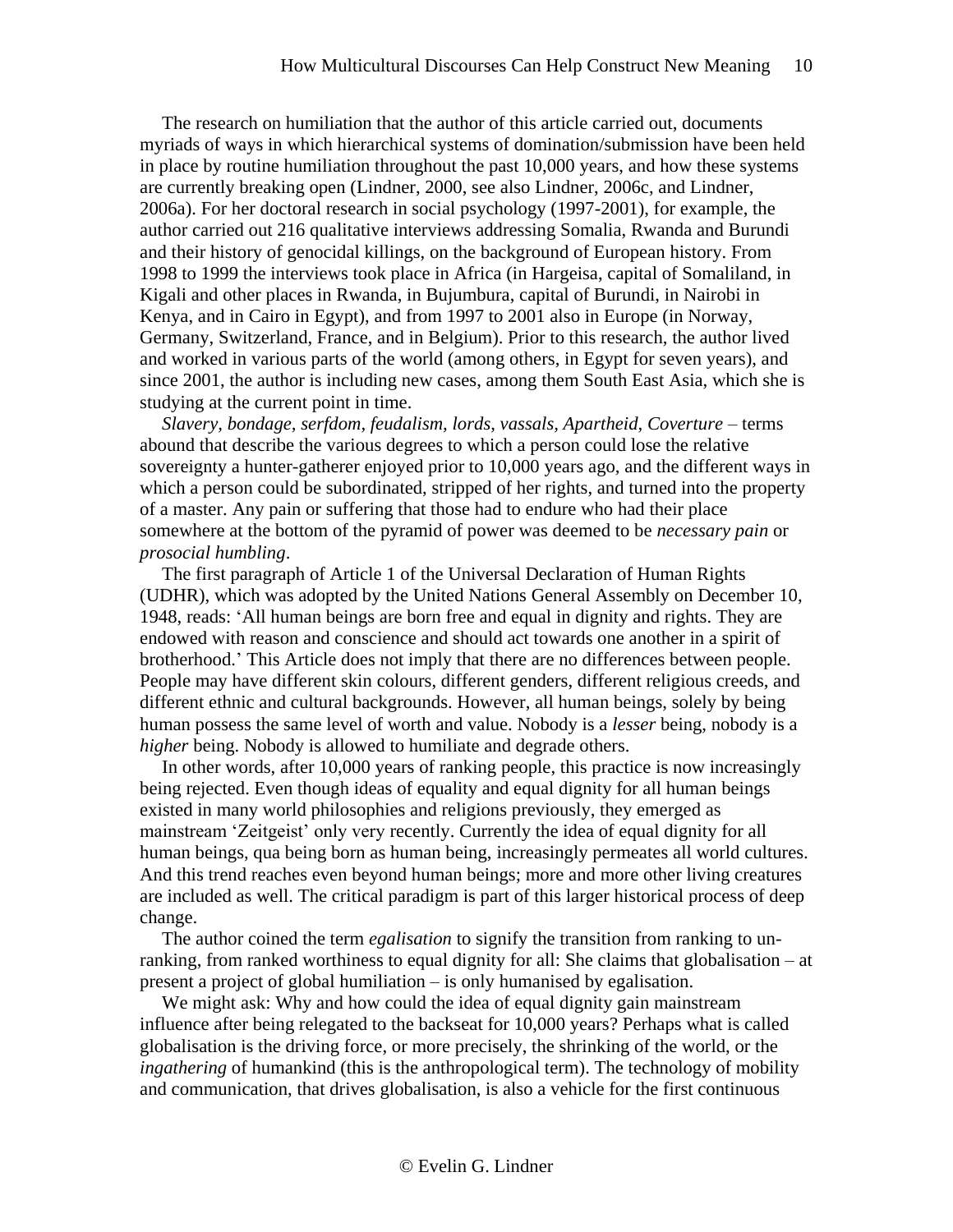revolution in human history, the human rights revolution, continuous, because power structures can no longer rigidify as easily as before. RAWA (www.rawa.org), just to give one particularly stark example, was founded by Afghan women who went out with cameras hidden under their burkhas, taking pictures and publishing them on the Internet. Western women and human rights advocates became aware of this site, forged a coalition and contributed their resources, giving a global platform to RAWA that it otherwise would not have achieved.

Technology, however, is not only a tool for continuously unsettling rigidifying power structures, it also changes humankinds' image of itself in a historically unprecedented fashion. No human forefather was able to see pictures of the Blue Planet from an astronaut's perspective and thus become dramatically aware the minuteness of the human home. In the past, empires were held together by strong centers that ruled over underlings through fear and seduction. They saw themselves in opposition to the rest of the world that was not yet conquered or not worth conquering. In contrast, today's *global village* is held together, not by brute force, but increasingly by our growing awareness *of the minuteness of the globe and of our interdependence*. 'We may have all come on different ships, but we're in the same boat now,' said Martin Luther King.

Today, human rights can no longer be viewed as simply another intellectual concept. Human rights are the appropriate normative frame for maintaining an interdependent world with pressing common problems, problems that can only be addressed when all contribute with their creativity, which, in turn, can only achieved by liberating people from having their creativity mutilated and silenced through being ranked as lower beings, unworthy of being nurtured and heard.

This conceptualisation resonates with the view on human history that William Ury has developed (Ury, 1999). Ury, anthropologist, and director of the Harvard University Project on Preventing War, has drawn together anthropology, game theory and conflict studies, and differentiates three major types of society: a) simple hunter-gatherers, who dominated human history until circa 10,000 years ago, b) complex agriculturists, who lasted throughout the past 10,000 years, and c) the currently emerging knowledge society. (This categorisation follows a Weberian *ideal-type* approach, see, for an explanation of this approach Coser, 1977, p. 224.)

In other words, for many millennia, since the inception of complex agriculture around 10,000 years ago, humankind has been caught in the rather malign win-lose framing that is brought about when land is the resource that people depend on. The emerging *global knowledge society* today promises to bring back the more benign win-win framing that hunter-gatherers enjoyed prior to the era of agriculture, this time knowledge – not wild food – being the expandable resource that renders win-win framings.

If we follow Ury's analysis, the critical paradigm is essential. It is essential for unearthing the variety and diversity of voices, the variety of perspectives and knowledge, a variety that is part and parcel of all cultural realms that have evolved among humankind. Currently, the word 'globalisation' stands for 'global domination and humiliation.' The critical paradigm is central to humanising globalisation, to 'marrying' globalisation to egalisation, to giving reality to Ury's claim that a global knowledge society entails a benign promise.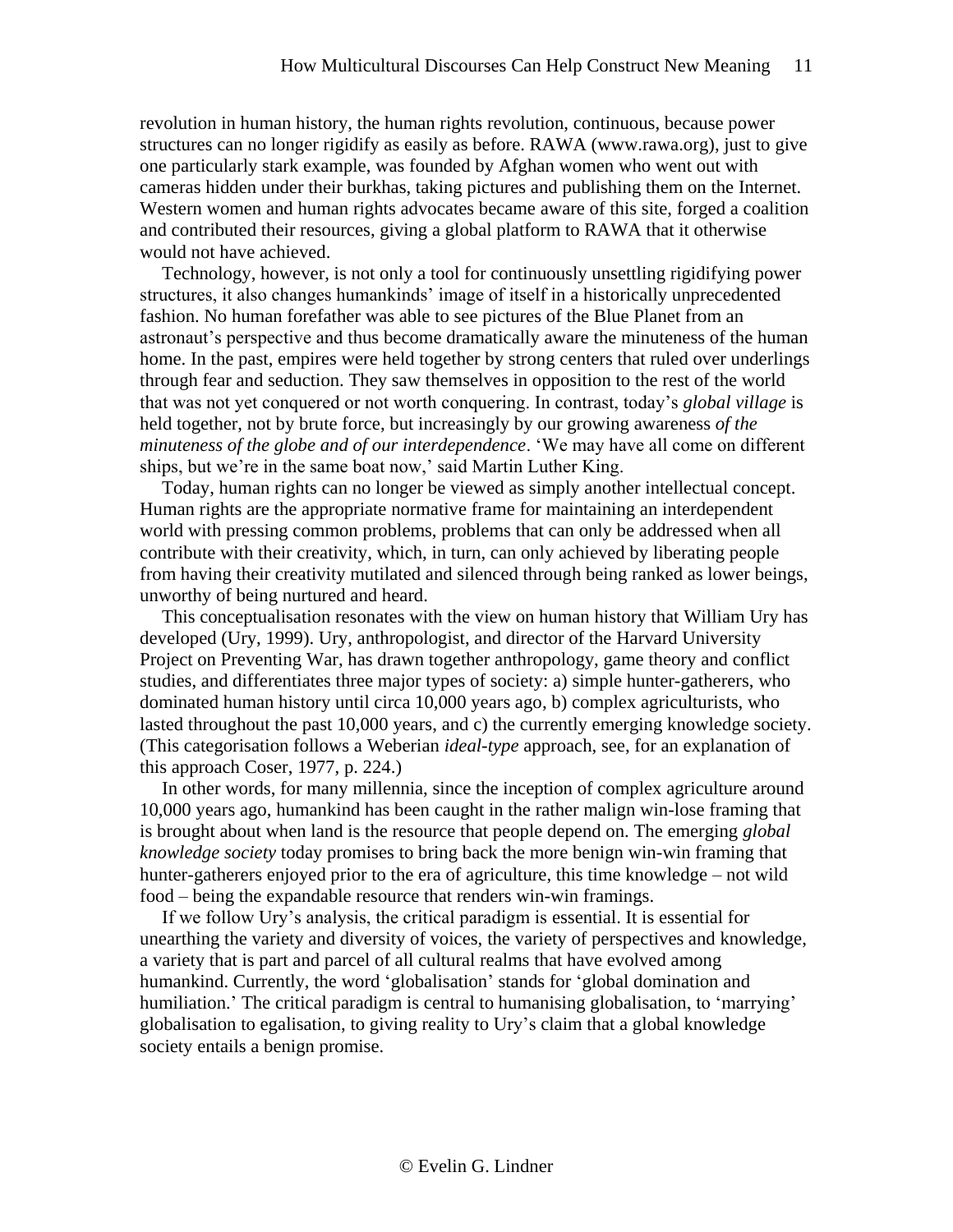### **Humiliation as emotional marker for the critical paradigm**

The author's experience of alienation and humiliation as a displaced person served as a lens for her critical stance to mainstream definitions of 'normality.' Feelings of humiliation also today permeate her inner life when she identifies with the voiceless of the world. She feels humiliated, disgusted, and discouraged when witnessing ignorant self-righteousness walking over the powerless, disregarding the need to stand together in the face of common challenges, and thus endangering the very survival of humanity.

In former times, such feelings would have had little chance of finding an auditorium. 'Might was right,' and the powerful called upon divine legitimacy to quell any disquiet among their underlings. The technology of mobility and communication, however, that drives globalisation, is also a vehicle for the human rights revolution – the example of RAWA was mentioned above.

But not only technology currently opens space to the voiceless. Human rights offer a new normative frame. In former times, in a world of honourable domination/submission, victims had no right to invoke the notion of humiliation as a form of violation. Underlings had to accept demeaning treatment in subdued obedience. Only their masters, when their privileged position is questioned, could appeal to humiliation as an infringement on their honour, and redeem it, for example, by going to duel. Human rights remove the right to define humiliation as violation from the masters, and give it to the downtrodden, marginalised, and underprivileged.

The consequence, from the emotional point of view, is that human rights ideals introduce humiliation in unprecedented ways. Human rights elicit *gut feelings of the undueliness of humiliation* when people are treated as *lesser* beings, when their right to be treated as *equal* in dignity is being disrespected. Human rights ideals introduce a new form of feelings of humiliation that was not present at any prior point in human history. The more human rights ideals gain weight, feelings of humiliation amplify when people are being pushed aside and voices are being suppressed, and this represents both, an emotional consequence, and an emotional driver of the human rights revolution.

Feelings of humiliation are the 'fuel' of the human rights revolution, they give force to the urgency with which we promote the critical inquiry that unsettles humiliating power structures. However, as the author found out, feelings of humiliation hamper cooperation; they lead to rifts and may even bring war and genocide. Human rights advocates, advocates of critical inquiry, must therefore take great care when eliciting feelings of humiliation. If they wish to avoid new mayhem, they have to guide feelings of humiliation into constructive social change. Genocide, war, and responding to humiliation with counter humiliation, with turning the spiral of humiliation one more turn: these are destructive ways to respond to being victimised by humiliation and to feeling humiliated. The Mandela way is the only path that leads to a sustainable future for all.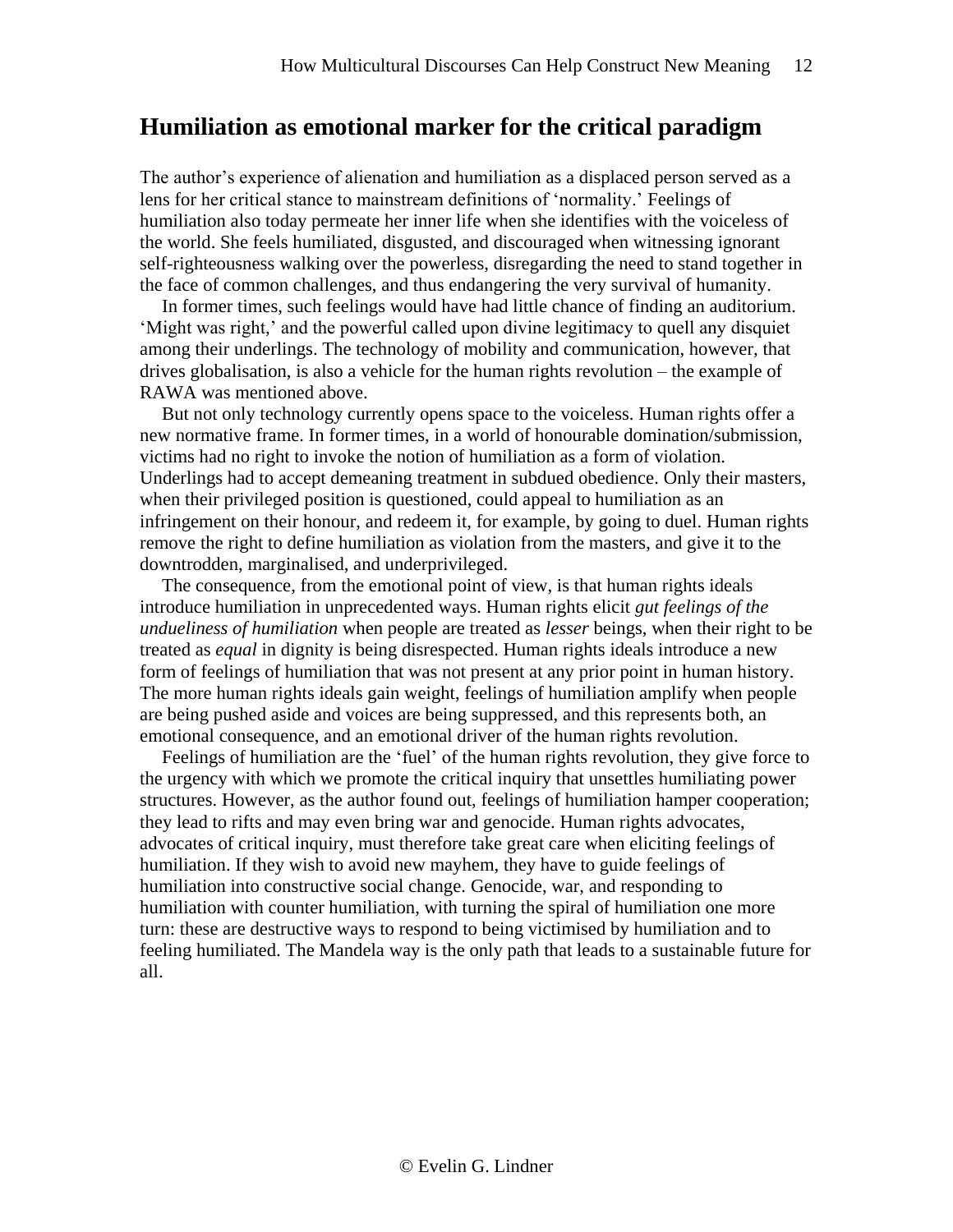## **Giving voice to the voiceless needs careful attention**

Maintaining biodiversity is crucial for the survival of humankind. Likewise, the cultural diversity that Homo sapiens has created on planet Earth is vital. Consider, for example, *Ubuntu*, the traditional African philosophy for living together and solving conflict in an atmosphere of shared humility (Battle, 1997). If we look at Sough East Asia, China has a vast philosophical and cultural legacy of highlighting the common good and that everybody has a responsibility to heed it. Also Japanese concepts for connection and togetherness *uchi* ('inside') an in-group have the potential of serving as cultural blueprints for a future global culture of humankind. Globalisation signifies, among others, that humankind emerges from a past where in-groups faced out-groups. Japanese uchi cultural scripts could be very helpful in the process of humankind becoming one single in-group.

However, traditional Japanese cultural paradigms of *soto* ('out') and *tainin* ('far out') that teach how to keep out-groups out would be counterproductive in this context. (A misguided application of Japanese cultural soto and tainin scripts may precisely lie at the core of the current rift between Japan and its neighbours.)

If we agree that the voiceless need to be given voice, that marginalised cultures need to receive more attention, deserve to be protected, and treated with respect, do we wish to give space to all parts of marginalised cultures? What about honour killings? Or female genital cutting? Or South African witchcraft murder? Do we wish to protect those cultural templates and practices as well? Do not such practices resemble the Chinese practice of foot binding that we regard as humiliating to women, dysfunctional, malign, and outdated?

In a new global culture, we no longer want secondary citizens with bound feet. Protecting dysfunctional cultural differences is inappropriate. But how do we solve the dilemma of rejecting malign cultural practices while accepting benign ones? How do we define what we want to regard as malign or benign? How do we avoid that outdated diversity becomes as malign as current forced global sameness? Could the human rights ideals that are emerging at the current point in historical time serve as a global ethical framework that we can use to gauge these questions?

In an article on interreligious and interethnic relations, Reimon Bachika writes, 'The major pitfalls on the road to a world culture seen in the present context are attempts at imposing a set of values and declaring that all values are of equal significance. As for putting all values on a par, this would lead to excessive particularism and arbitrariness. This would make 'black holes' of cultures from which no sense of commonality can grow' (Bachika, 2006, p. 18).

In other words, both sameness and diversity entail potentially malign and benign elements. The solution for humankind is not that all become the same, or that all cling to difference. The important cleavage for critical inquiry to pinpoint is not between sameness and difference, but between benign and malign elements in sameness and difference. Only the benign aspects are suitable for a new inclusive global culture, for the radical cultural change in international scholarship on language, communication and discourse that Shi-xu calls for.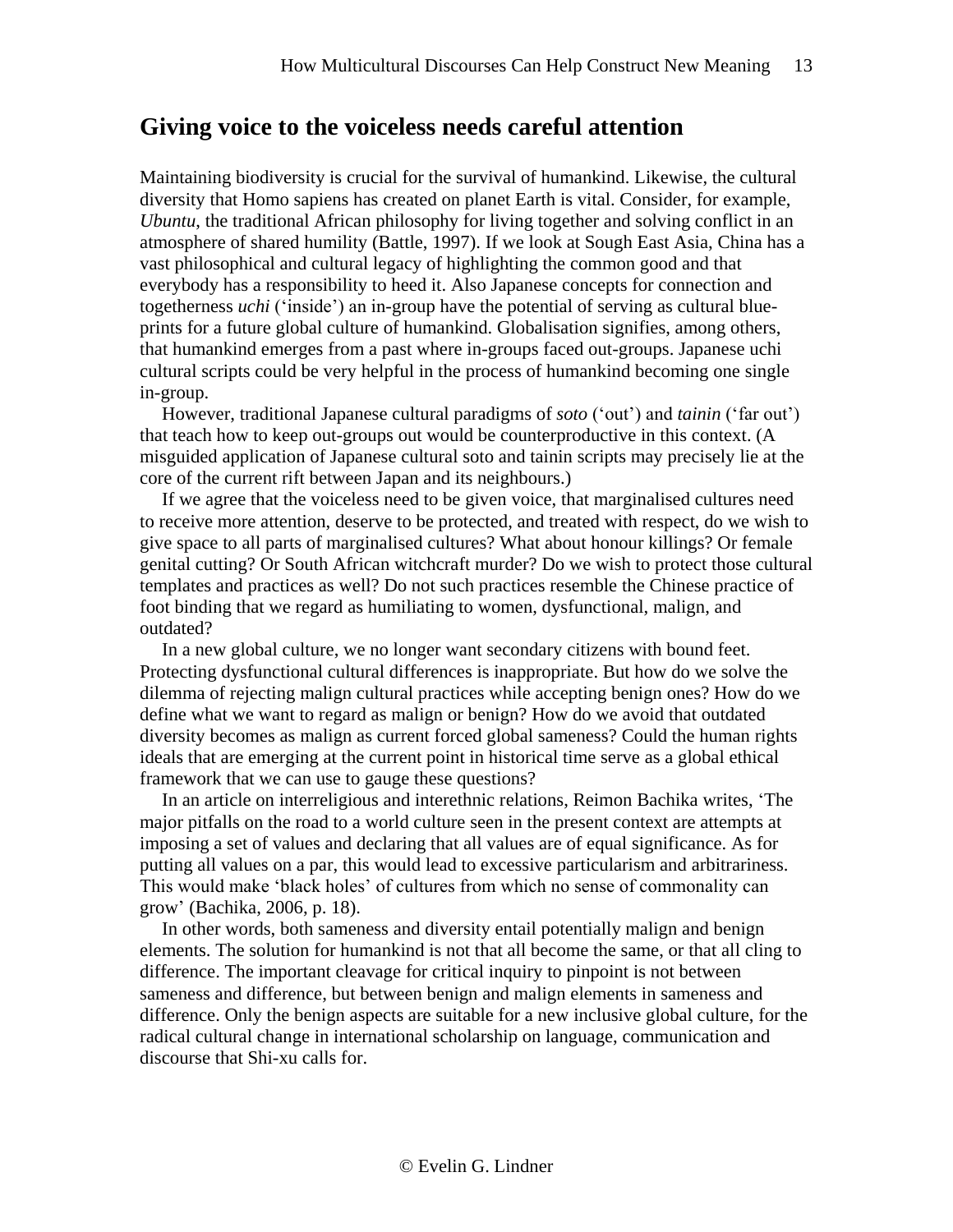# **Outlook: Constructing Meaning through Multicultural Discourses**

Soon, Beijing will host Olympic Games. The Olympic Committee promotes the following *Ideals of Olympism* in the message it sends to all participants, a message that also mentions humiliation:

You are my adversary, but you are not my enemy. For your resistance gives me strength. Your will gives me courage. Your spirit ennobles me. And though I aim to defeat you, should I succeed, I will not *humiliate* you. Instead, I will *honor* you. For without you, I am a lesser man

(Celebrate Humanity campaign 2002, see [http://www.olympic.org/.](http://www.olympic.org/) The italic emphasis is added).

The author of this paper is deeply troubled when people protect their cultural sphere by violence or force their cultural preferences upon others, and she is equally distressed when she sees that people abandon valuable cultural solutions without good reason. Cultural diversity, as much as bio-diversity, represents a precious treasure trove of inspiration and knowledge for humankind. Much cultural diversity is currently being squandered. The big cities of this world, and their citizens, for example, look increasingly identical. If this change were for the better, we might be inclined to accept it. However, the problem is that a host of dysfunctional solutions is being adopted. 'Western status,' providing the illusion of belonging to the 'rich' of the world, represents itself as a rather malign driving force. The author labels the subaltern yearning for 'Western status' as 'inadvertent self-humiliation,' or even as 'voluntary self-humiliation.'

The critical paradigm that underlies the field of Multicultural Discourses attempts precisely to undo this voluntary self-humiliation that permeates West and non-West alike, at their own peril.

The human tendency to think in terms of status, a tendency forged during 10,000 years of agriculture as basic livelihood, is as damaging as ancient Chinese foot-binding. Ranking humans in higher and lesser beings incapacitates all. This is because the 'lesser' beings' creativity is underused, while the 'higher' beings' fullness of health is undermined, and the world's resources are depleted in the competitive rush for status. Everybody loses out. Drawing one's meaning of life, and one's definition of success in life, from accumulating riches, and dominating others, is dysfunctional for everybody. Meaning and success are better drawn from everybody connecting in mutual respect for equal dignity, and jointly caring for our world.

In other words, the author opposes both, over-protection of cultural diversity, as much as its self-humiliating under-protection. If we wish to give life to the human rights motto of 'all human beings are born free and equal in dignity and rights,' we need to build a world of *global inter-human relations*. Everything else should be secondary. Diversity is enriching, as opposed to divisive, only if we relegate sub-group affiliations to a second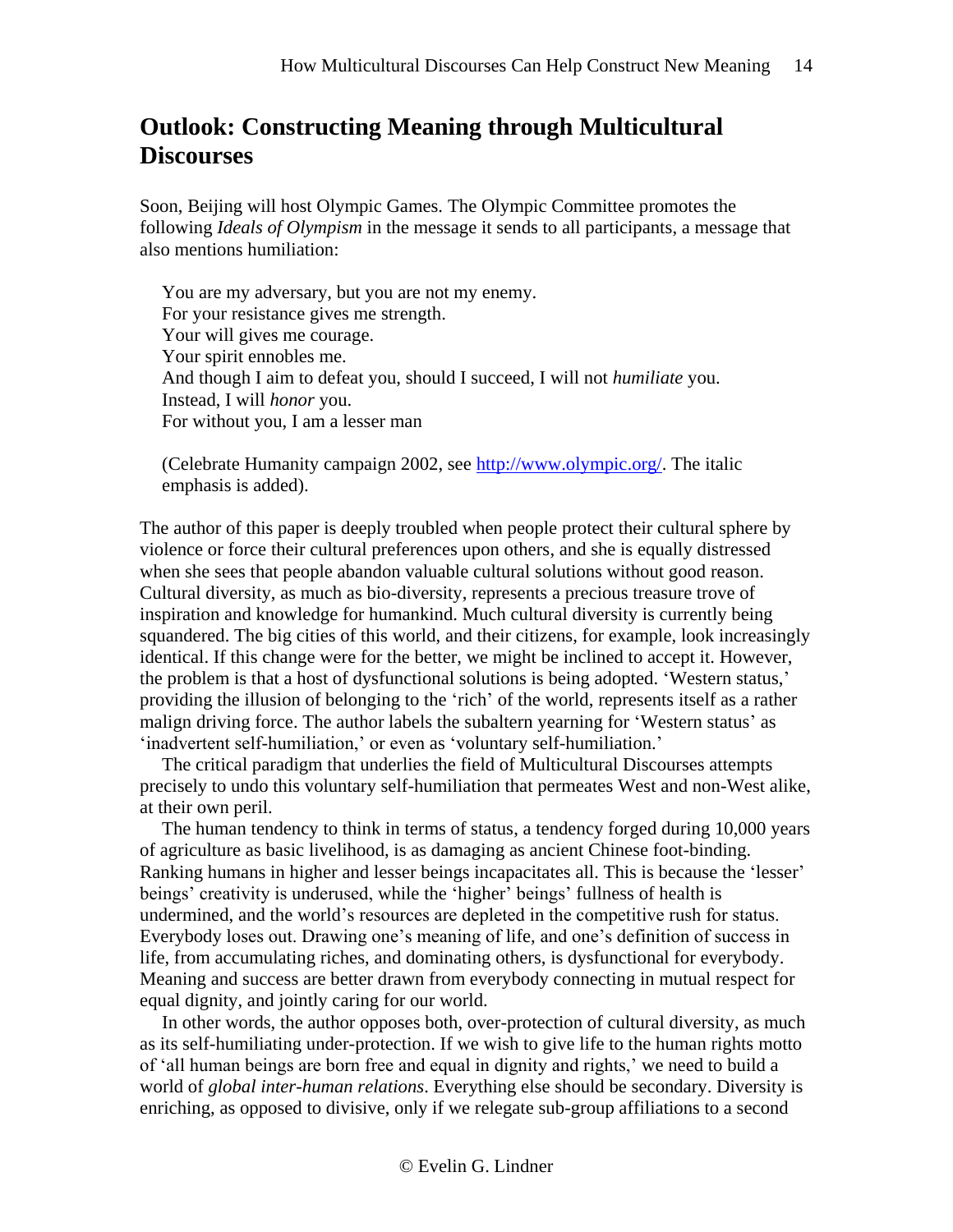place. Inter-national relations or inter-cultural relations need to be embedded into *global inter-human relations.*

Therefore the author would like to advocate that we stop pressing people into group identities and that we discontinue using labels such as inter-national relations or intercultural relations when individuals meet. These terms ought to be reserved to those cases where we expressly speak about relations between nations or cultural spheres, for example when we analyse the activities of diplomats or heads of states in their capacity as representatives of their groups. The author suggests that we cease categorising citizens of the Earth by the passport they carry, or what we call their 'nationality,' except when we expressly talk about passports as administrative tools.

Land, nations, ethnic, cultural, or religious group delineations should not provide the essence of identity to people, lest we wish to open the door for the malignancies of ingroup/out-group relations. When we delineate the essence of our identity as belonging to in-groups whose definition depends on out-group enmity, we give tyrants potential hatetickets: What do we do when we are told that we betray our country or our group when we do not kill our supposed 'enemies'? Hutus had to prove their 'Hutuness' by killing Tutsis, and a Serb killed his wife when she was not Serb. Primary identity built on subsegments of the land of the Earth, or erected on national, ethnic or religious delineations, precludes what we need most when we wish to cooperate for building a better world: ingroup trust. Pressing people into in-group/out-group delineations is as much 'footbinding' as ranking people's worthiness hierarchically. Both incapacitate the world. We need to give due priority to our commonalities, to our belonging to *one single* in-group of humankind, where everybody needs to enjoy respect for equal dignity. Equal dignity for everybody is not just a blue-eyed ideal; it is the best-practice approach for a sustainable future of an interdependent world.

Identity is best conceptualised like a sunflower: At the center is our essence, our being human; at the periphery are the petals, our 'local' affiliations. The author describes her 'multicultural' identity as follows:

In my case, for example, my 'petals' are global, and I cherish them all. I am deeply connected with my friends all around the world, whom I call my close family. I am furthermore attached to lots of cultural practices and countless geographical places. For example, I love old cultures such as China or Egypt, or, I love Norwegian cultural gifts to the world and its fjords and mountains – my list is very long. My 'personal culture' entails a puzzle of bits and pieces from all over the world. I think and dream in a mosaic of languages. My meaning-of-life is not to accumulate anything, neither power nor material goods. I derive my definition of 'success' for my life from me living as a full human being wrapped into nurturing and empowering connections with my global friends, from cherishing helpful cultural practices from all corners of the world, and appreciating geographical locations everywhere on our globe. In sum, the entire ecosphere and sociosphere is my home. Particularly since we live in times of emergency, where this world, our home, is at a tipping point and in danger of selfdestruction, I do not wish to lose a single minute, nor a single ounce of energy, in trying to find 'my true roots' or the 'essence of my identity' in potentially divisive and therefore dangerous sub-group affiliations (adapted from Lindner, 2006).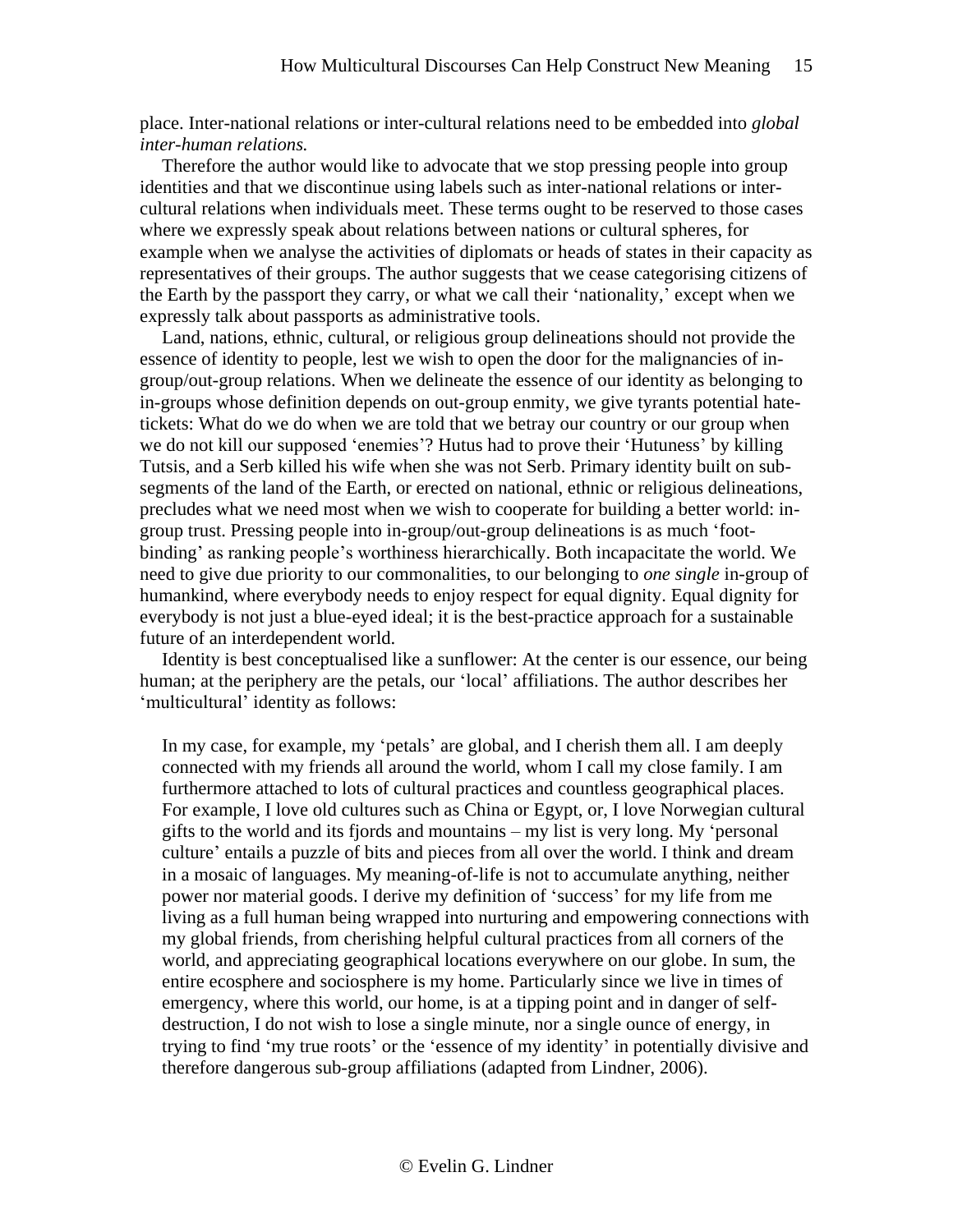To summarise, cultural diversity can only be enriching when it is embedded into respect for equal dignity for all people, and an awareness that we, all humanity, need to cooperate to protect ecological and social sustainability for coming generations. The world believes that Germans during World War II ought to have stood up and not stood by when Jews were transported away. 6 million people died in the Holocaust. Today, 12 million children die each year before they are 5 years old, of preventable diseases and poverty. The author identifies with that. Global exploitation of resources and the destructive effects of the way humans make use of them renders our world unliveable for coming generations. The author does not want to stand by. And in order to stand up, she identifies with all humankind as her first priority, as her home, and relegates all 'local' identities to a second plane. The *global village* is her home, she calls it 'my *World House*' (see also Immanuel Kant's term 'Welthaus'), and she wishes to have as many diverse rooms in it as possible, however, only if these rooms are not filled with content that destroys the house. Currently, we live in an *undignified* and *ramshackle Welthaus,* where millions suffer. In order to stand up, the author does her utmost to design her life as a global citizen, exposing herself to as many multicultural discourses as possible, and she tries to do whatever she can to protect her family, humankind. This orientation not only heals her wounds from feeling homeless, but also leads her to believe that her experiences may be helpful to others, and may stimulate fruitful visions for a sustainable future world.

Multicultural discourses can be deeply instrumental to constructing meaning both for a person individually, but also with respect to public policy planning. This is valid for all levels of social and societal life, macro, meso and micro levels. The field of Multicultural Discourses therefore carries a particular responsibility in times of global crisis.

In the case of China, this would perhaps mean to merge the voice of Lu Xun and Shixu with the voice of Confucius, and bring these voices into the larger world. The message would go as follows: 'A wide diversity of voices needs to be given space, however, not in the service of mutual destruction, but in the service of a sustainable future for all.' In many parts of the West, in the United States of America, for example, liberation from past oppressive collectivism has been misunderstood as license to becoming 'rugged individualists.' However, 'rugged individualism' is a detour that should be avoided on the way to 'connected individualism,' where personal responsibility extends beyond narrowly defined self-interest. Connecting the message from Confucius with the voices of Lu Xun and Shi-xu, and giving this message to the world would be an invaluable gift to humankind.

### **References**

- Shi-xu, Klienpointer, Manfred, and Servaes, Jan (Eds.) (2005). *Read the Cultural Other.*  Berlin, New York, NY: Mouton de Gruyter.
- Antaki, Charles (1988). *Analysing Everyday Explanation: A Case Book of Methods.*  London: Sage Publications.
- Antaki, Charles (1994). *Explaining and Arguing: The Social Organization of Accounts.*  London: Sage Publications.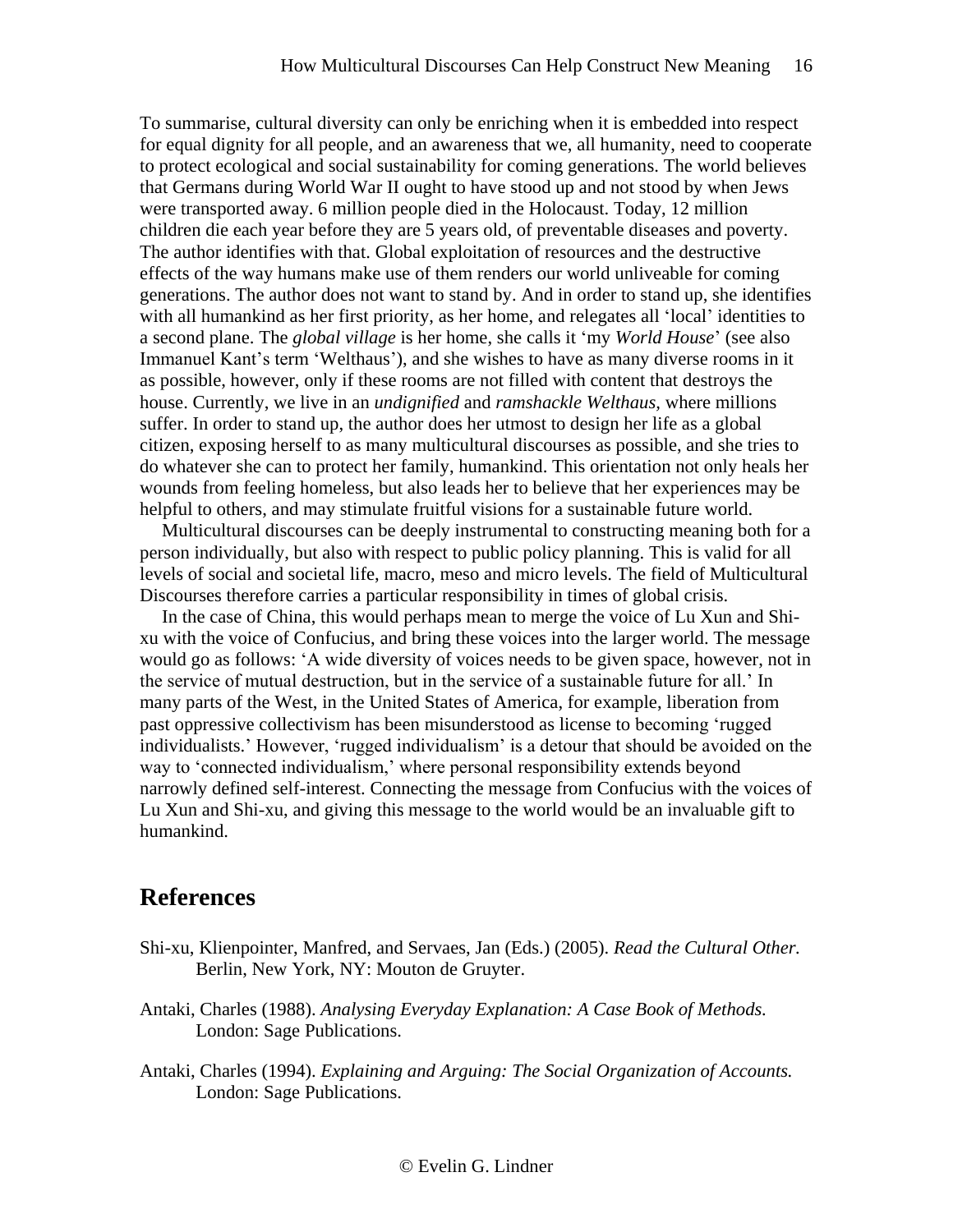- Bachika, Reimon (2006). Symbolism and Values: Towards Improving Interreligious/Ethnic Relations. In *Bukkyo Daigako Shakaigakubu Ronso (Journal of Bukkyo University, Faculty of Sociology),* 3, pp. 1-21.
- Battle, Michael Jesse (1997). *Reconciliation. The Ubuntu Theology of Desmond Tutu.*  Cleveland, OH: Pilgrim Press.
- Billig, Michael G. (1987). *Arguing and Thinking: A Rhetorical Approach to Social Psychology.* London: Cambridge University Press.
- Billig, Michael G. (1996). Remembering the Particular Background of Social Identity Theory. In Robinson, W. Peter (Ed.), *Social Groups and Identities. Developing the Legacy of Henri Tajfel*, Oxford: Butterworth, Heinemann.
- Billig, Michael G. (2000). Towards a Critique of the Critical: Editorial. In *Discourse & Society,* 11 (3), pp. 291-292, retrieved from<http://das.sagepub.com/> on August 24, 2006.
- Billig, Michael G. (2006). A Psychoanalytic Discursive Psychology: From Consciousness to Unconsciousness. In *Discourse Studies,* 8 (1), pp. 17-24, retrieved from <http://dis.sagepub.com/cgi/content/refs/8/1/17> on August 24, 2006.
- Coser, Lewis A. (1977). *Masters of Sociological Thought: Ideas in Historical and Social Context.* Second edition. Fort Worth, TX: Harcourt Brace Jovanovich.
- Edwards, Derek and Potter, Jonathan (1992). *Discursive Psychology.* London: Sage.
- Habermas, Jürgen (1987). *The Theory of Communicative Action, Volume 2, System and Lifeworld: A Critique of Functionalist Reason.* Boston, MA: Beacon Press.
- Harré, Romano and Gillett, Grant (1994). *The Discursive Mind.* London: Sage Publications.
- Kaku, Michio (2005). *Parallel Worlds: A Journey Through Creation, Higher Dimensions, and the Future of the Cosmos.* New York, London, Toronto, Sydney, Auckland: Doubleday.
- Kanter, Rosabeth Moss (2004). *Kanter, Rosabeth Moss (1995) World Class: Thriving Locally in the Global Economy. New York: Simon & Schuster.*
- Kim, Uichol, Yang, Kuo-Shu, and Hwang, Kwang-Kuo (2006). *Indigenous and Cultural Psychology: Understanding People in Context.* New York, NY: Springer Science+Business Media.
- Kramsch, Claire (2001). Intercultural Communication. In Nunan, David and Carter, Ronald (Eds.), *The Cambridge Guide to Teaching English to Speakers of Other Languages*, pp. 201-206. Cambridge, MA: Cambridge University Press.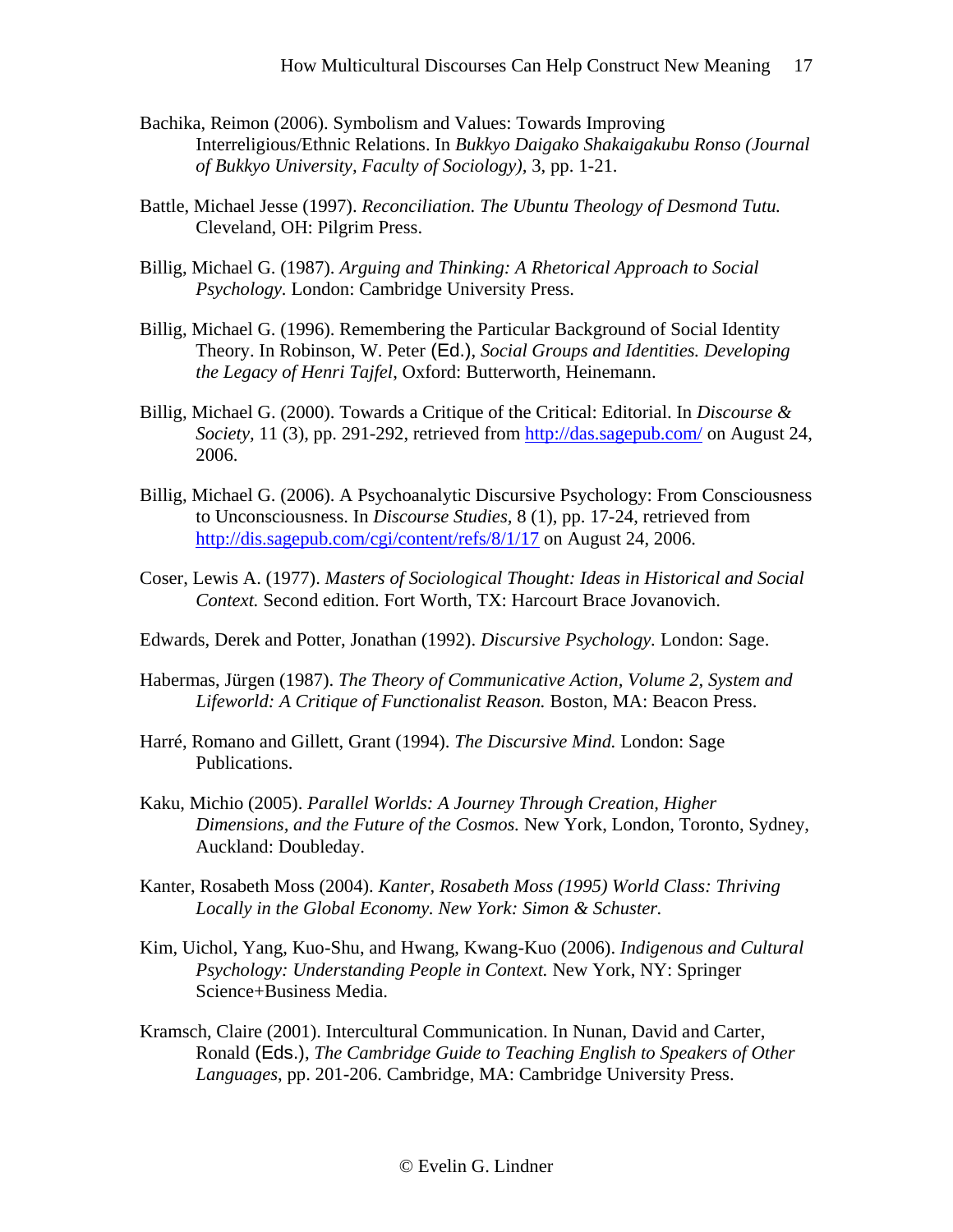- Lindner, Evelin Gerda (2000). *The Psychology of Humiliation: Somalia, Rwanda / Burundi, and Hitler's Germany.* Oslo: University of Oslo, Department of Psychology, Doctoral Dissertation in Psychology.
- Lindner, Evelin Gerda (2006a). Emotion and Conflict: Why It Is Important to Understand How Emotions Affect Conflict and How Conflict Affects Emotions. In Deutsch, Morton, Coleman, Peter T., and Marcus, Eric C. (Eds.), *The Handbook of Conflict Resolution: Theory and Practice*, pp. 268-293. Second edition. San Francisco, CA: Jossey-Bass.
- Lindner, Evelin Gerda (2006b). Giving Life to the Human Family. In *Journal Offerings, An International Magazine, Featuring Women's Wisdom in the 21st Century - An Invitation to Collaborate, [www.offeringsmagazine.com,](http://www.offeringsmagazine.com,/) a long version is posted* on [http://www.humiliationstudies.org/whoweare/evelin02.php#ruelas.](http://www.humiliationstudies.org/whoweare/evelin02.php#ruelas)
- Lindner, Evelin Gerda (2006c). *How Becoming a Global Citizen Can Have a Healing Effect.* Tokyo: Paper presented at the 2006 ICU-COE Northeast Asian Dialogue: Sharing Narratives, Weaving/Mapping History, February 3-5, 2006, International Christian University (ICU), Tokyo, Japan, [http://www.humiliationstudies.org/whoweare/evelin02.php#gallagher.](http://www.humiliationstudies.org/whoweare/evelin02.php#gallagher)
- Lu Xun (1981). *Call to Arms (Na Han).* Beijing: Foreign Languages Press.
- MacArthur, Jonathan Haas (2003). *Warfare and the Evolution of Culture.* Santa Fe, NM: Retrieved November 15, 2002, from [http://www.santafe.edu/sfi/publications/Working-Papers/98-10-088.pdf.](http://www.santafe.edu/sfi/publications/Working-Papers/98-10-088.pdf)
- Parker, Ian (1989). *The Crisis in Modern Social Psychology: And How to End It.* London: Routlege.
- Parker, Ian (1992). *Discourse Dynamics: Critical Analysis for Social and Individual Psychology.* London: Routlege.
- Potter, Jonathan and Wetherell, Margaret (1987). *Discourse and Social Psychology: Beyond Attitudes and Behaviour.* London: Sage Publications.
- Richerson, Peter J., Boyd, Robert, and Bettinger, Robert L. (1999). The Origins of Agriculture As a Natural Experiment in Cultural Evolution. Davis, CA: University of California, Center for Agricultural History, [http://www.des.ucdavis.edu/faculty/Richerson/Origins\\_Ag\\_IV3.htm](http://www.des.ucdavis.edu/faculty/Richerson/Origins_Ag_IV3.htm) in November 2002.
- Serres, Michel (1997). *The Troubadour of Knowledge.* Ann Arbor, MI: The University of Michigan Press.
- Shi-xu (1998). *The Discourse of Mind: A Social Constructionist Linguistics Outlook.* Paper for Session 'New Relativities in Discourses of Thinking and Feeling,